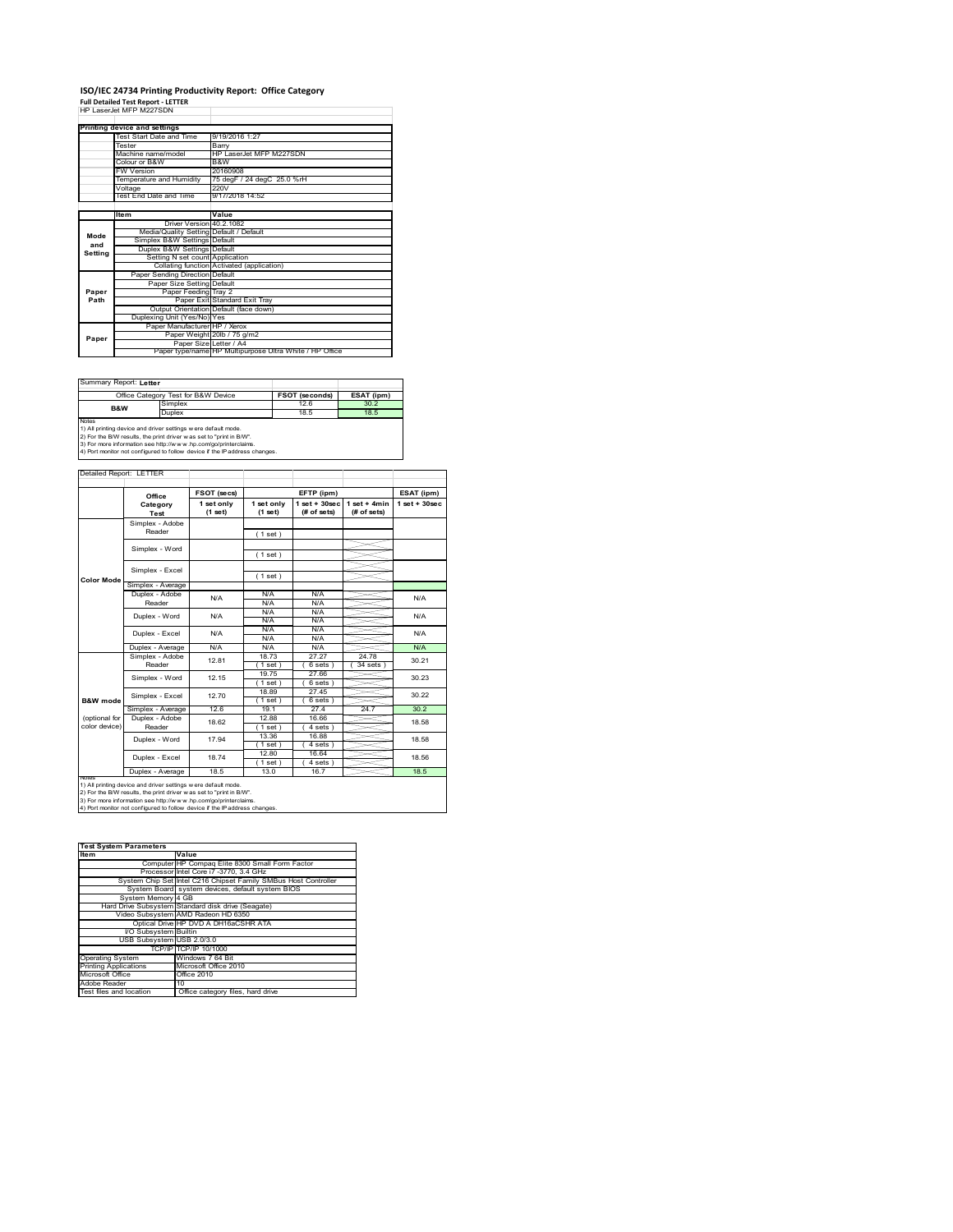### **ISO/IEC 24734 Printing Productivity Report: Office Category Full Detailed Test Report ‐ A4** HP LaserJet MFP M227SDN

|         | HP LASSE JSE MEP M227SLJN               |                                                         |
|---------|-----------------------------------------|---------------------------------------------------------|
|         | Printing device and settings            |                                                         |
|         | Test Start Date and Time                | 9/19/2016 1:27                                          |
|         | Tester                                  | Barry                                                   |
|         | Machine name/model                      | HP LaserJet MFP M227SDN                                 |
|         | Colour or B&W                           | B&W                                                     |
|         | <b>FW Version</b>                       | 20160908                                                |
|         | Temperature and Humidity                | 75 degF / 24 degC 25.0 %rH                              |
|         | Voltage                                 | 220V                                                    |
|         | Test End Date and Time                  | 9/17/2018 14:52                                         |
|         |                                         |                                                         |
|         | <b>Item</b>                             | Value                                                   |
|         | Driver Version 40.2.1082                |                                                         |
| Mode    | Media/Quality Setting Default / Default |                                                         |
| and     | Simplex B&W Settings Default            |                                                         |
| Setting | Duplex B&W Settings Default             |                                                         |
|         | Setting N set count Application         |                                                         |
|         |                                         | Collating function Activated (application)              |
|         | Paper Sending Direction Default         |                                                         |
|         | Paper Size Setting Default              |                                                         |
| Paper   | Paper Feeding Tray 2                    |                                                         |
| Path    |                                         | Paper Exit Standard Exit Tray                           |
|         |                                         | Output Orientation Default (face down)                  |
|         | Duplexing Unit (Yes/No) Yes             |                                                         |
|         | Paper Manufacturer HP / Xerox           |                                                         |
| Paper   |                                         | Paper Weight 20lb / 75 g/m2                             |
|         | Paper Size Letter / A4                  |                                                         |
|         |                                         | Paper type/name HP Multipurpose Ultra White / HP Office |

Summary Report: **A4**

|              | Office Category Test for B&W Device                                                                                                                                                                                                                                                              | <b>FSOT (seconds)</b> | ESAT (ipm) |
|--------------|--------------------------------------------------------------------------------------------------------------------------------------------------------------------------------------------------------------------------------------------------------------------------------------------------|-----------------------|------------|
| B&W          | Simplex                                                                                                                                                                                                                                                                                          | 13.4                  | 28.3       |
|              | Duplex                                                                                                                                                                                                                                                                                           | 19.4                  | 18.0       |
| <b>Notes</b> |                                                                                                                                                                                                                                                                                                  |                       |            |
|              | 1) All printing device and driver settings w ere default mode.<br>and the contract of the contract of the contract of the contract of the contract of the contract of the contract of the contract of the contract of the contract of the contract of the contract of the contract of the contra |                       |            |

1) All printing device and driver settings were default mode.<br>2) For the B/W results, the print driver was set to "print in B/W".<br>3) For more information see http://www.hp.com/go/printerclaims.<br>4) Port monitor not configur

|               | Office            | FSOT (secs)             |                       | EFTP (ipm)                       |                               | ESAT (ipm)        |       |
|---------------|-------------------|-------------------------|-----------------------|----------------------------------|-------------------------------|-------------------|-------|
|               | Category<br>Test  | 1 set only<br>$(1$ set) | 1 set only<br>(1 set) | $1$ set $+30$ sec<br>(# of sets) | $1$ set + 4min<br>(# of sets) | $1$ set $+30$ sec |       |
|               | Simplex - Adobe   |                         |                       |                                  |                               |                   |       |
|               | Reader            |                         | (1 set)               |                                  |                               |                   |       |
|               | Simplex - Word    |                         |                       |                                  |                               |                   |       |
|               |                   |                         | (1 set)               |                                  |                               |                   |       |
| Colour        | Simplex - Excel   |                         |                       |                                  |                               |                   |       |
| Mode          |                   |                         | (1 set)               |                                  |                               |                   |       |
|               | Simplex - Average |                         |                       |                                  |                               |                   |       |
|               | Duplex - Adobe    | N/A                     | N/A                   | N/A                              |                               | N/A               |       |
|               | Reader            |                         | N/A                   | N/A                              |                               |                   |       |
|               | Duplex - Word     | N/A                     | N/A                   | N/A                              |                               | N/A               |       |
|               |                   |                         | N/A                   | N/A                              |                               |                   |       |
|               | Duplex - Excel    | N/A                     | N/A                   | N/A                              |                               | N/A               |       |
|               |                   |                         | N/A                   | N/A                              |                               |                   |       |
|               | Duplex - Average  | N/A                     | N/A                   | N/A                              |                               | N/A               |       |
|               | Simplex - Adobe   | 14.55                   | 16 49                 | 24.92                            | 28 13                         | 28.09             |       |
|               | Reader            |                         | 1 set)                | 5 sets)                          | $30$ sets                     |                   |       |
|               | Simplex - Word    | 12.63                   | 19.00                 | 25.98                            |                               | 28.73             |       |
|               |                   |                         | (1 set)               | 5 sets)                          |                               |                   |       |
|               |                   | Simplex - Excel         | 12.99                 | 18 48                            | 25 12                         |                   | 28.09 |
| B&W mode      |                   |                         | (1 set)               | 5 sets                           |                               |                   |       |
|               | Simplex - Average | 13.4                    | 17.9                  | 25.3                             | 28.1                          | 28.3              |       |
| (optional for | Duplex - Adobe    | 19 28                   | 12.44                 | 16.20                            |                               | 18.02             |       |
| color device) | Reader            |                         | $1$ set)              | 4 sets                           |                               |                   |       |
|               | Duplex - Word     | 18.58                   | 12.90                 | 16.44                            |                               | 18.00             |       |
|               |                   |                         | (1 set)               | 4 sets)                          |                               |                   |       |
|               | Duplex - Excel    | 11.88<br>15.98<br>20.19 |                       | 18.02                            |                               |                   |       |
|               |                   |                         | (1 set)               | $4 sets$ )                       |                               |                   |       |
|               | Duplex - Average  | 19.4                    | 12.4                  | 16.2                             |                               | 18.0              |       |

1) All printing device and driver settings were default mode.<br>2) For the B/W results, the print driver was set to "print in B/W".<br>3) For more information see http://www.hp.com/go/printerclaims.<br>4) Port monitor not configur

| <b>Test System Parameters</b> |                                                                 |  |  |  |  |
|-------------------------------|-----------------------------------------------------------------|--|--|--|--|
| <b>Item</b>                   | Value                                                           |  |  |  |  |
|                               | Computer HP Compaq Elite 8300 Small Form Factor                 |  |  |  |  |
|                               | Processor Intel Core i7 -3770, 3.4 GHz                          |  |  |  |  |
|                               | System Chip Set Intel C216 Chipset Family SMBus Host Controller |  |  |  |  |
|                               | System Board system devices, default system BIOS                |  |  |  |  |
| System Memory 4 GB            |                                                                 |  |  |  |  |
|                               | Hard Drive Subsystem Standard disk drive (Seagate)              |  |  |  |  |
|                               | Video Subsystem AMD Radeon HD 6350                              |  |  |  |  |
|                               | Optical Drive HP DVD A DH16aCSHR ATA                            |  |  |  |  |
| I/O Subsystem Builtin         |                                                                 |  |  |  |  |
| USB Subsystem USB 2.0/3.0     |                                                                 |  |  |  |  |
|                               | TCP/IP TCP/IP 10/1000                                           |  |  |  |  |
| <b>Operating System</b>       | Windows 7 64 Bit                                                |  |  |  |  |
| <b>Printing Applications</b>  | Microsoft Office 2010                                           |  |  |  |  |
| Microsoft Office              | Office 2010                                                     |  |  |  |  |
| Adobe Reader                  | 10                                                              |  |  |  |  |
| Test files and location       | Office category files, hard drive                               |  |  |  |  |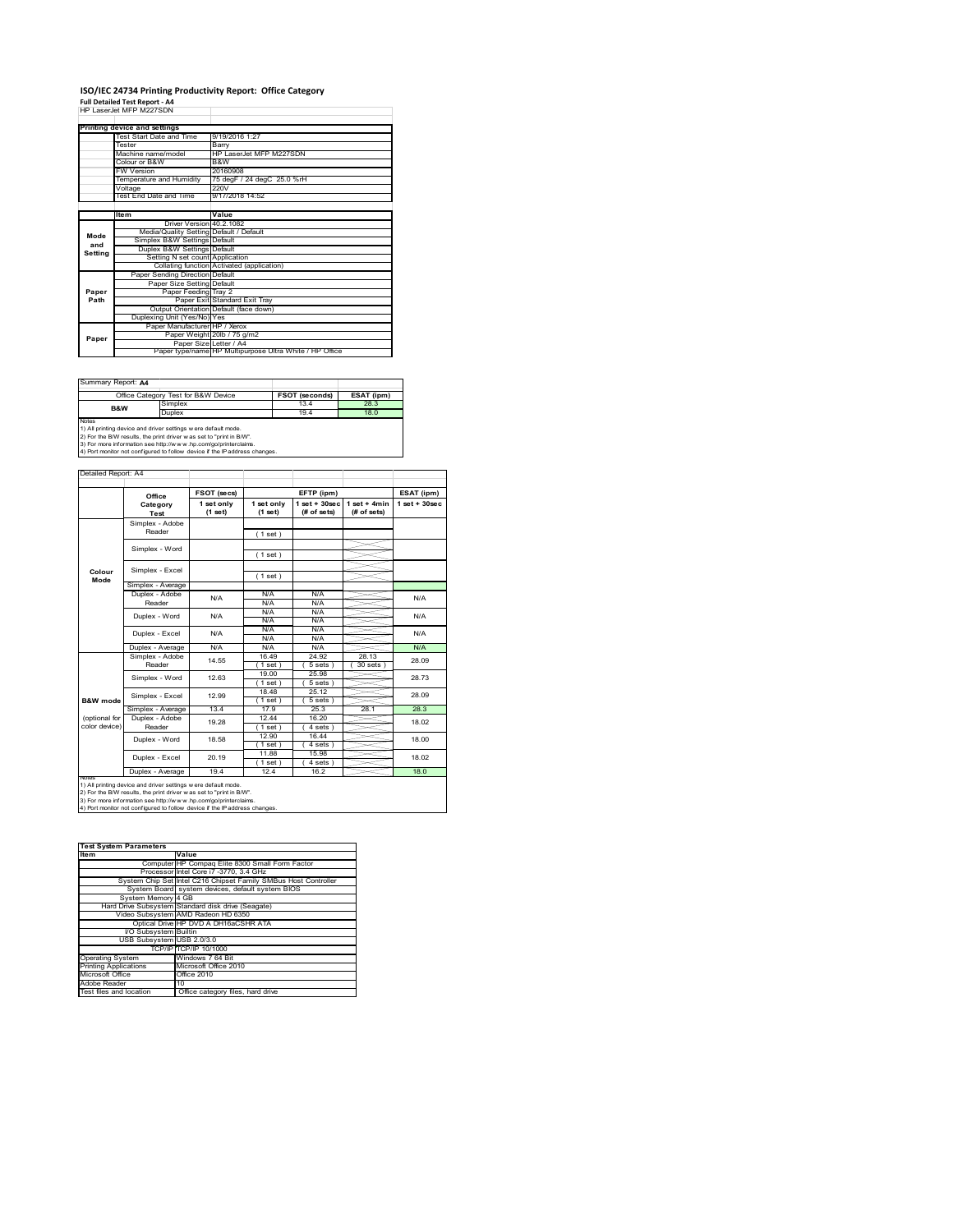## **ISO/IEC 24734 Printing Productivity Report: Office Category Feature Performance Full Report ‐ Office Feature Performance Test** HP LaserJet MFP M227SDN

|         | . cature remonmance run neport - onnee reature remonmance rest<br>HP I aser let MFP M227SDN |                                                         |
|---------|---------------------------------------------------------------------------------------------|---------------------------------------------------------|
|         |                                                                                             |                                                         |
|         | Printing device and settings                                                                |                                                         |
|         | Test Start Date and Time                                                                    | 9/19/2016 1:27                                          |
|         | Tester                                                                                      | Barry                                                   |
|         | Machine name/model                                                                          | HP LaserJet MFP M227SDN                                 |
|         | Colour or B&W                                                                               | B&W                                                     |
|         | <b>FW Version</b>                                                                           | 20160908                                                |
|         | Temperature and Humidity                                                                    | 75 degF / 24 degC 25.0 %rH                              |
|         | Voltage                                                                                     | 220V                                                    |
|         | Test End Date and Time                                                                      | 9/17/2018 14:52                                         |
|         |                                                                                             |                                                         |
|         | Item                                                                                        | Value                                                   |
|         | Driver Version 40.2.1082                                                                    |                                                         |
| Mode    | Media/Quality Setting Default / Default                                                     |                                                         |
| and     | Simplex B&W Settings Default                                                                |                                                         |
| Setting | Duplex B&W Settings Default                                                                 |                                                         |
|         | Setting N set count Application                                                             |                                                         |
|         |                                                                                             | Collating function Activated (application)              |
|         | Paper Sending Direction Default                                                             |                                                         |
|         | Paper Size Setting Default                                                                  |                                                         |
| Paper   | Paper Feeding Tray 2                                                                        |                                                         |
| Path    |                                                                                             | Paper Exit Standard Exit Trav                           |
|         |                                                                                             | Output Orientation Default (face down)                  |
|         | Duplexing Unit (Yes/No) Yes                                                                 |                                                         |
|         | Paper Manufacturer HP / Xerox                                                               |                                                         |
| Paper   |                                                                                             | Paper Weight 20lb / 75 g/m2                             |
|         | Paper Size Letter / A4                                                                      |                                                         |
|         |                                                                                             | Paper type/name HP Multipurpose Ultra White / HP Office |

| <b>ISO Print Productivity Report: Feature Performance Test Summary</b>                                                                                                                                                                                                                      |         |                               |                                      |
|---------------------------------------------------------------------------------------------------------------------------------------------------------------------------------------------------------------------------------------------------------------------------------------------|---------|-------------------------------|--------------------------------------|
|                                                                                                                                                                                                                                                                                             |         |                               | <b>Feature Performance Ratio</b>     |
| <b>Printing Modes</b><br>(Feature Adobe Reader - Office test file)                                                                                                                                                                                                                          |         | FSOT (base)<br>FSOT (feature) | <b>ESAT (feature)</b><br>ESAT (base) |
| A5. Landscape Feed. Simplex. Colour                                                                                                                                                                                                                                                         | Simplex |                               |                                      |
| A5, Portrait Feed, Simplex, Colour                                                                                                                                                                                                                                                          | Simplex |                               |                                      |
| Legal, Simplex, Colour                                                                                                                                                                                                                                                                      | Simplex |                               |                                      |
| Legal, Duplex, Colour                                                                                                                                                                                                                                                                       | Duplex  |                               |                                      |
| A4. 1200 dpi. Simplex. Colour                                                                                                                                                                                                                                                               | Simplex |                               |                                      |
| Letter, 1200 dpi, Simplex, Colour                                                                                                                                                                                                                                                           | Simplex |                               |                                      |
| A4, General Office, Simplex, Colour                                                                                                                                                                                                                                                         | Simplex |                               |                                      |
| Letter, General Office, Simplex, Colour                                                                                                                                                                                                                                                     | Simplex |                               |                                      |
| A5. Landscape Feed. Simplex. B/W                                                                                                                                                                                                                                                            | Simplex | 140%                          | 173%                                 |
| A5. Portrait Feed. Simplex. B/W                                                                                                                                                                                                                                                             | Simplex | 28%                           | 21%                                  |
| Legal, Simplex, B/W                                                                                                                                                                                                                                                                         | Simplex |                               |                                      |
| Legal, Duplex, B/W                                                                                                                                                                                                                                                                          | Duplex  |                               |                                      |
| A4, 1200 dpi, Simplex, B/W                                                                                                                                                                                                                                                                  | Simplex |                               |                                      |
| Letter, 1200 dpi, Simplex, B/W                                                                                                                                                                                                                                                              | Simplex |                               |                                      |
| A4, General Office, Simplex, B/W                                                                                                                                                                                                                                                            | Simplex |                               |                                      |
| Letter, General Office, Simplex, B/W                                                                                                                                                                                                                                                        | Simplex |                               |                                      |
| Notes<br>1) All printing device and driver settings w ere default mode.<br>2) Test conducted with 8-paper Office Feature Performance file.<br>3) For more information see http://www.hp.com/go/printerclaims.<br>4) Port monitor not configured to follow device if the IP address changes. |         |                               |                                      |

| Feature Performance Full Report - Feature Printing Mode: 'Office' Feature Performance Test                                                                                                                                                                                                 |                            |                           |                      |                                  |                                                |                                      |
|--------------------------------------------------------------------------------------------------------------------------------------------------------------------------------------------------------------------------------------------------------------------------------------------|----------------------------|---------------------------|----------------------|----------------------------------|------------------------------------------------|--------------------------------------|
| <b>Printing Modes</b>                                                                                                                                                                                                                                                                      |                            | <b>Base Printing Mode</b> |                      | <b>Feature Performance</b>       |                                                |                                      |
| Feature Adobe Reader - Office<br>test file (8-page)                                                                                                                                                                                                                                        | <b>FSOT</b><br><b>Base</b> | <b>ESAT</b><br>Base       | 1 set<br>FSOT (secs) | $1$ set $+30$ sec.<br>ESAT (ipm) | <b>FSOT (base)</b><br><b>FSOT</b><br>(feature) | <b>ESAT (feature)</b><br>ESAT (base) |
| A5. Landscape Feed. Simplex. Colour                                                                                                                                                                                                                                                        |                            |                           |                      |                                  |                                                |                                      |
| A5, Portrait Feed, Simplex, Colour                                                                                                                                                                                                                                                         |                            |                           |                      |                                  |                                                |                                      |
| Legal, Simplex, Colour                                                                                                                                                                                                                                                                     |                            |                           |                      |                                  |                                                |                                      |
| Legal, Duplex, Colour                                                                                                                                                                                                                                                                      |                            |                           |                      |                                  |                                                |                                      |
| A4, 1200 dpi, Simplex, Colour                                                                                                                                                                                                                                                              |                            |                           |                      |                                  |                                                |                                      |
| Letter, 1200 dpi, Simplex, Colour                                                                                                                                                                                                                                                          |                            |                           |                      |                                  |                                                |                                      |
| A4, General Office, Simplex, Colour                                                                                                                                                                                                                                                        |                            |                           |                      |                                  |                                                |                                      |
| Letter, General Office, Simplex, Colour                                                                                                                                                                                                                                                    |                            |                           |                      |                                  |                                                |                                      |
| A5, Landscape Feed, Simplex, B/W                                                                                                                                                                                                                                                           | 22.09                      | 28.69                     | 15.79                | 49.9                             | 140%                                           | 173%                                 |
| A5, Portrait Feed, Simplex, B/W                                                                                                                                                                                                                                                            | 22.09                      | 28.69                     | 79.66                | 6.1                              | 28%                                            | 21%                                  |
| Legal, Simplex, B/W                                                                                                                                                                                                                                                                        |                            |                           |                      |                                  |                                                |                                      |
| Legal, Duplex, B/W                                                                                                                                                                                                                                                                         |                            |                           |                      |                                  |                                                |                                      |
| A4, 1200 dpi, Simplex, B/W                                                                                                                                                                                                                                                                 | 22.09                      | 28.69                     |                      |                                  |                                                |                                      |
| Letter, 1200 dpi. Simplex, B/W                                                                                                                                                                                                                                                             |                            |                           |                      |                                  |                                                |                                      |
| A4, General Office, Simplex, B/W                                                                                                                                                                                                                                                           | 22.09                      | 28.69                     |                      |                                  |                                                |                                      |
| Letter, General Office, Simplex, B/W                                                                                                                                                                                                                                                       |                            |                           |                      |                                  |                                                |                                      |
| Notes<br>1) All printing device and driver settings w ere default mode.<br>2) Test conducted with 8-paper Office Feature Performance file<br>3) For more information see http://www.hp.com/go/printerclaims.<br>4) Port monitor not configured to follow device if the IP address changes. |                            |                           |                      |                                  |                                                |                                      |

|           | <b>Test System Parameters</b> |                                                                 |  |  |  |
|-----------|-------------------------------|-----------------------------------------------------------------|--|--|--|
|           | <b>Item</b>                   | Value                                                           |  |  |  |
|           |                               | Computer HP Compaq Elite 8300 Small Form Factor                 |  |  |  |
|           |                               | Processor Intel Core i7 -3770, 3.4 GHz                          |  |  |  |
|           |                               | System Chip Set Intel C216 Chipset Family SMBus Host Controller |  |  |  |
|           |                               | System Board system devices, default system BIOS                |  |  |  |
| Test      | System Memory 4 GB            |                                                                 |  |  |  |
| System    |                               | Hard Drive Subsystem Standard disk drive (Seagate)              |  |  |  |
|           |                               | Video Subsystem AMD Radeon HD 6350                              |  |  |  |
|           |                               | Optical Drive HP DVD A DH16aCSHR ATA                            |  |  |  |
|           | I/O Subsystem Builtin         |                                                                 |  |  |  |
|           | USB Subsystem USB 2.0/3.0     |                                                                 |  |  |  |
| <b>VO</b> |                               | TCP/IPITCP/IP 10/1000                                           |  |  |  |
|           | <b>Operating System</b>       | Windows 7 64 Bit                                                |  |  |  |
|           | <b>Printing Applications</b>  | Microsoft Office 2010                                           |  |  |  |
|           | Software Microsoft Office     | Office 2010                                                     |  |  |  |
|           | Adobe Reader                  | 10                                                              |  |  |  |
|           | Test files and location       | Office category files, hard drive                               |  |  |  |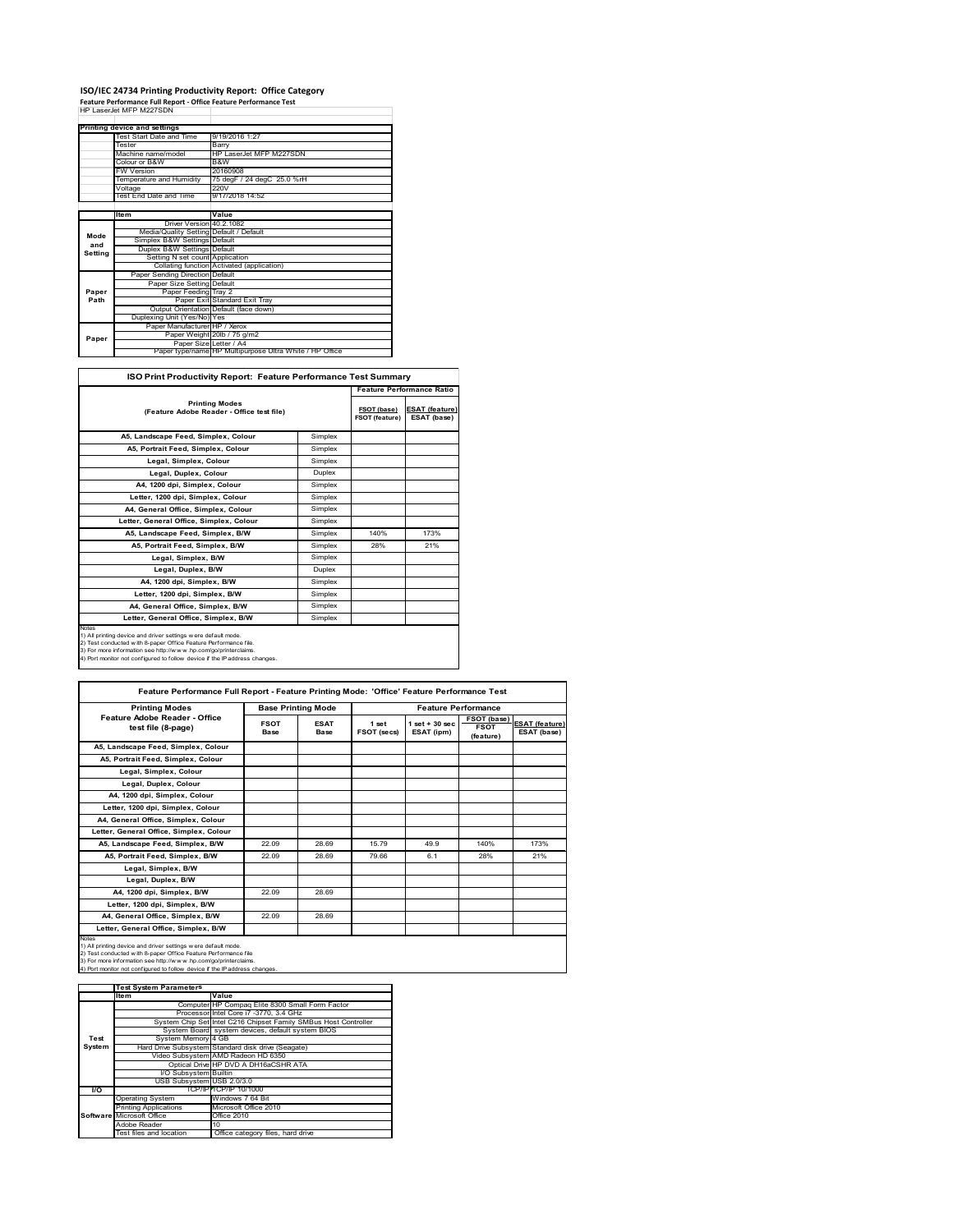#### **ISO/IEC 17629 First Print Out Time Report: Office Category Full Detailed Test Report ‐ LETTER**

|  | HP LaserJet MFP M227SDN |  |  |
|--|-------------------------|--|--|

|            | Printing device and settings |                                |
|------------|------------------------------|--------------------------------|
|            | Test Start Date and Time     | 9/19/2016 1:27                 |
|            | Tester                       | Barry                          |
|            | Machine name/model           | HP LaserJet MFP M227SDN        |
|            | Colour or B&W                | B&W                            |
|            | FW Version                   | 20160908                       |
|            | Configuration (options)      | Default                        |
|            | Controller                   | 12000                          |
|            | Printing device page count   | Not Specified                  |
|            | Printing supplies page count | Not Specified                  |
|            | Temperature and Humidity     | 75 degF / 24 degC 25.0 %rH     |
|            | Voltage                      | 220V                           |
|            | Test End Date and Time       | 9/17/2018 14:52                |
|            |                              |                                |
|            | <b>Item</b>                  | Value                          |
| Mode       | PDL and driver version       | 40.2.1082                      |
| and        | Print Quality mode           | default                        |
|            | <b>B&amp;W</b> settings      | default                        |
| Setting    | Paper feed orientation       | Short Edge                     |
| Paper      | Paper type setting           | default                        |
|            | Paper feeding                | Standard cassette              |
|            | Paper exit                   | Standard exit tray             |
| Paper Path | Output orientation           | default (face up or face down) |
|            |                              |                                |

**FPOT from Ready (second** implex **ISO First Page Out Time Summary Report: Office Category** Summary Report: **Letter B&W**

Duplex

Notes<br>1) All printing device and driver settings were default mode.<br>2) For the BW results, the print driver was set to "print in BW".<br>3) For more information see http://www.hp.com/golprinterclaims.<br>4) Port montor not confi

**ISO First Page Out Time Report: Office Category Detailed Report: LETTER Excel Wo Delay Time Adobe Reader Average (seconds)** (secon **(seconds) (seconds)** FPOT from Ready - Simplex FPOT from Ready - Duplex  $\prec$ FPOT from Sleep - Simplex  $\sqrt{\phantom{a}}$  N/A **Color Mode** Recovery Time  $\equiv$ FPOT from Off - Simplex  $\equiv$ Warm-up Time  $\prec$ ↘  $\prec$ FPOT from Ready - Simplex 6.29 6.40 6.41 6.37 49 Seconds FPOT from Ready - Duplex  $>\!\!<$ FPOT from Sleep - Simplex  $\sim$  6.77 61 Minutes **B&W Mode** Recovery Time  $\sim$  0.4 FPOT from Off - Simplex 67.56 Warm-up Time  $\sum$  61.15 Notes<br>1) All printing device and driver settings were default mode.<br>2) For the BMV results, the print driver was set to "print in BMV".<br>3) For more information see http://www.hp.com/golprinterclaims.<br>4) Port monter not con **HP Data Table Detailed Report: LETTER FPOT Avg FPOT (secs) FPOT (secs) FPOT (secs) Iteration 3 Application Delay Time Iteration 1 (secs) Iteration 2** FPOT from Sleep N/A N/A N/A N/A N/A Adobe Reade **Color Mode** FPOT from Sleep (15 minutes) N/A N/A N/A N/A HP/Non ISO Test N/A N/A Reader FPOT from Sleep 6.77 6.78 6.76 N/A Adobe Reader 61 Minutes **B&W Mode** FPOT from Sleep (15 minutes) T from Sieep (15 minutes) N/A N/A N/A N/A Adobe Reader 16 Minutes Notes<br>1) All printing device and driver settings w ere default mode.<br>2) For the B/W results, the print driver w as set to "print in B/W".<br>3 DLP includes detailed iterations as data measurements may vary run to run.

|                                  | <b>Test System Parameters</b> |                                                       |
|----------------------------------|-------------------------------|-------------------------------------------------------|
|                                  | <b>Item</b>                   | Value                                                 |
|                                  | Computer                      | HP Compag Elite 8300 Small Form Factor                |
|                                  | Processor                     | Intel Core i7 -3770, 3.4 GHz                          |
|                                  | System Chip Set               | Intel C216 Chipset Family SMBus Host Controller       |
|                                  | System Board                  | system devices, default system BIOS                   |
| Test                             | <b>System Memory</b>          | 4 GB                                                  |
| System                           | Hard Drive Subsystem          | Standard disk drive (Seagate)                         |
|                                  | Video Subsystem               | AMD Radeon HD 6350                                    |
|                                  | Optical Drive                 | HP DVD A DH16aCSHR ATA                                |
|                                  | I/O Subsystem                 | <b>Builtin</b>                                        |
|                                  | <b>USB Subsystem</b>          | USB 2.0/3.0                                           |
| Printing<br>Device<br>Connection | TCP/IP                        | 10/1000                                               |
|                                  | <b>Operating System</b>       | Windows 7 Business/Ultimate, 64 bit, Build 7601, SP 1 |
|                                  | <b>Printing Applications</b>  | Microsoft Office 2010 SP2                             |
| Software                         |                               | Adobe Reader 10.1.4                                   |
|                                  | <b>Print Driver</b>           | 40.2.1082                                             |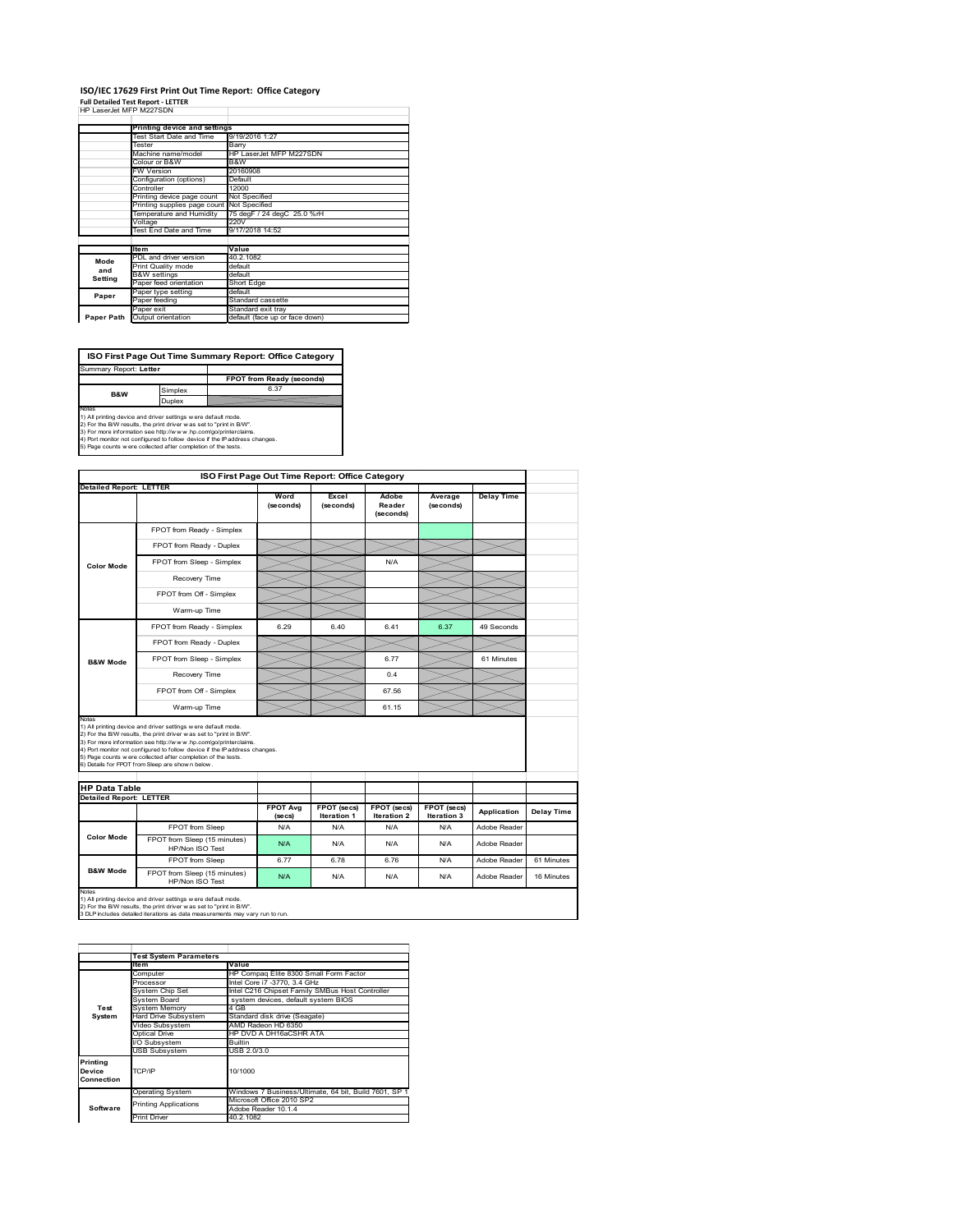#### **ISO/IEC 17629 First Print Out Time Report: Office Category Full Detailed Test Report ‐ A4**

|  | $\frac{1}{2}$ and $\frac{1}{2}$ are $\frac{1}{2}$ and $\frac{1}{2}$ are $\frac{1}{2}$ |  |  |
|--|---------------------------------------------------------------------------------------|--|--|
|  | HP LaserJet MFP M227SDN                                                               |  |  |

|            | Printing device and settings |                                |
|------------|------------------------------|--------------------------------|
|            | Test Start Date and Time     | 9/19/2016 1:27                 |
|            | Tester                       | Barry                          |
|            | Machine name/model           | HP LaserJet MFP M227SDN        |
|            | Colour or B&W                | B&W                            |
|            | <b>FW Version</b>            | 20160908                       |
|            | Configuration (options)      | Default                        |
|            | Controller                   | 12000                          |
|            | Printing device page count   | Not Specified                  |
|            | Printing supplies page count | Not Specified                  |
|            | Temperature and Humidity     | 75 degF / 24 degC 25.0 %rH     |
|            | Voltage                      | 220V                           |
|            | Test End Date and Time       | 9/17/2018 14:52                |
|            |                              |                                |
|            | <b>Item</b>                  | Value                          |
| Mode       | PDL and driver version       | 40.2.1082                      |
| and        | Print Quality mode           | default                        |
| Setting    | <b>B&amp;W</b> settings      | default                        |
|            | Paper feed orientation       | Short Edge                     |
| Paper      | Paper type setting           | default                        |
|            | Paper feeding                | Standard cassette              |
|            | Paper exit                   | Standard exit tray             |
| Paper Path | Output orientation           | default (face up or face down) |

**ISO First Page Out Time Summary Report: Office Category**

**FPOT from Ready (seconds)** Simplex 6.61 Duplex Notes<br>1) All printing device and driver settings were default mode.<br>2) For the BAV results, the print driver was set to "print in BAV".<br>3) For more information see http://www.hp.com/golprinterclaims.<br>4) Port monitor not co Summary Report: A4 **B&W**

| <b>Detailed Report: A4</b>                         |                                                                                                                                                                                                                                                                                                                                                                                                             |                 |                    |                     |             |                   |            |
|----------------------------------------------------|-------------------------------------------------------------------------------------------------------------------------------------------------------------------------------------------------------------------------------------------------------------------------------------------------------------------------------------------------------------------------------------------------------------|-----------------|--------------------|---------------------|-------------|-------------------|------------|
|                                                    |                                                                                                                                                                                                                                                                                                                                                                                                             | Word            | Excel              | Adobe               | Average     | <b>Delay Time</b> |            |
|                                                    |                                                                                                                                                                                                                                                                                                                                                                                                             | (seconds)       | (seconds)          | Reader<br>(seconds) | (seconds)   |                   |            |
|                                                    | FPOT from Ready - Simplex                                                                                                                                                                                                                                                                                                                                                                                   |                 |                    |                     |             |                   |            |
|                                                    | FPOT from Ready - Duplex                                                                                                                                                                                                                                                                                                                                                                                    |                 |                    |                     |             |                   |            |
| <b>Color Mode</b>                                  | FPOT from Sleep - Simplex                                                                                                                                                                                                                                                                                                                                                                                   |                 |                    | N/A                 |             |                   |            |
|                                                    | Recovery Time                                                                                                                                                                                                                                                                                                                                                                                               |                 |                    |                     |             |                   |            |
|                                                    | FPOT from Off - Simplex                                                                                                                                                                                                                                                                                                                                                                                     |                 |                    |                     |             |                   |            |
|                                                    | Warm-up Time                                                                                                                                                                                                                                                                                                                                                                                                |                 |                    |                     |             |                   |            |
|                                                    | FPOT from Ready - Simplex                                                                                                                                                                                                                                                                                                                                                                                   | 6.12            | 6.98               | 6.70                | 6.61        | 49 Seconds        |            |
|                                                    | FPOT from Ready - Duplex                                                                                                                                                                                                                                                                                                                                                                                    |                 |                    |                     |             |                   |            |
| <b>B&amp;W Mode</b>                                | FPOT from Sleep - Simplex                                                                                                                                                                                                                                                                                                                                                                                   |                 |                    | 6.81                |             | 61 Minutes        |            |
|                                                    | Recovery Time                                                                                                                                                                                                                                                                                                                                                                                               |                 |                    | 0.1                 |             |                   |            |
|                                                    | FPOT from Off - Simplex                                                                                                                                                                                                                                                                                                                                                                                     |                 |                    | 68.09               |             |                   |            |
|                                                    | Warm-up Time                                                                                                                                                                                                                                                                                                                                                                                                |                 |                    | 61.39               |             |                   |            |
| <b>HP Data Table</b><br><b>Detailed Report: A4</b> | 1) All printing device and driver settings w ere default mode.<br>2) For the B/W results, the print driver was set to "print in B/W".<br>3) For more information see http://www.hp.com/go/printerclaims.<br>4) Port monitor not configured to follow device if the IP address changes.<br>5) Page counts w ere collected after completion of the tests.<br>6) Details for FPOT from Sleep are show n below. | <b>FPOT Avg</b> | FPOT (secs)        | FPOT (secs)         | FPOT (secs) |                   |            |
|                                                    |                                                                                                                                                                                                                                                                                                                                                                                                             | (se cs)         | <b>Iteration 1</b> | Iteration 2         | Iteration 3 | Application       | Delay Time |
| <b>Color Mode</b>                                  | FPOT from Sleep<br>FPOT from Sleep (15 minutes)                                                                                                                                                                                                                                                                                                                                                             | N/A             | N/A                | N/A                 | N/A         | Adobe Reader      |            |
|                                                    | HP/Non ISO Test                                                                                                                                                                                                                                                                                                                                                                                             | N/A             | N/A                | N/A                 | N/A         | Adobe Reader      |            |
|                                                    |                                                                                                                                                                                                                                                                                                                                                                                                             | 6.81            | 6.80               | 6.82                | N/A         | Adobe Reader      | 61 Minutes |
| <b>B&amp;W Mode</b>                                | FPOT from Sleep<br>FPOT from Sleep (15 minutes)                                                                                                                                                                                                                                                                                                                                                             |                 |                    |                     |             |                   |            |

|                                  | <b>Test System Parameters</b> |                                                       |
|----------------------------------|-------------------------------|-------------------------------------------------------|
|                                  | Item                          | Value                                                 |
|                                  | Computer                      | HP Compag Elite 8300 Small Form Factor                |
|                                  | Processor                     | Intel Core i7 -3770, 3.4 GHz                          |
|                                  | System Chip Set               | Intel C216 Chipset Family SMBus Host Controller       |
|                                  | System Board                  | system devices, default system BIOS                   |
| Test                             | <b>System Memory</b>          | 4 GB                                                  |
| System                           | Hard Drive Subsystem          | Standard disk drive (Seagate)                         |
|                                  | Video Subsystem               | AMD Radeon HD 6350                                    |
|                                  | <b>Optical Drive</b>          | HP DVD A DH16aCSHR ATA                                |
|                                  | I/O Subsystem                 | <b>Builtin</b>                                        |
|                                  | <b>USB Subsystem</b>          | USB 2.0/3.0                                           |
| Printing<br>Device<br>Connection | TCP/IP                        | 10/1000                                               |
|                                  | <b>Operating System</b>       | Windows 7 Business/Ultimate, 64 bit, Build 7601, SP 1 |
|                                  | <b>Printing Applications</b>  | Microsoft Office 2010 SP2                             |
| Software                         |                               | Adobe Reader 10.1.4                                   |
|                                  | <b>Print Driver</b>           | 40.2.1082                                             |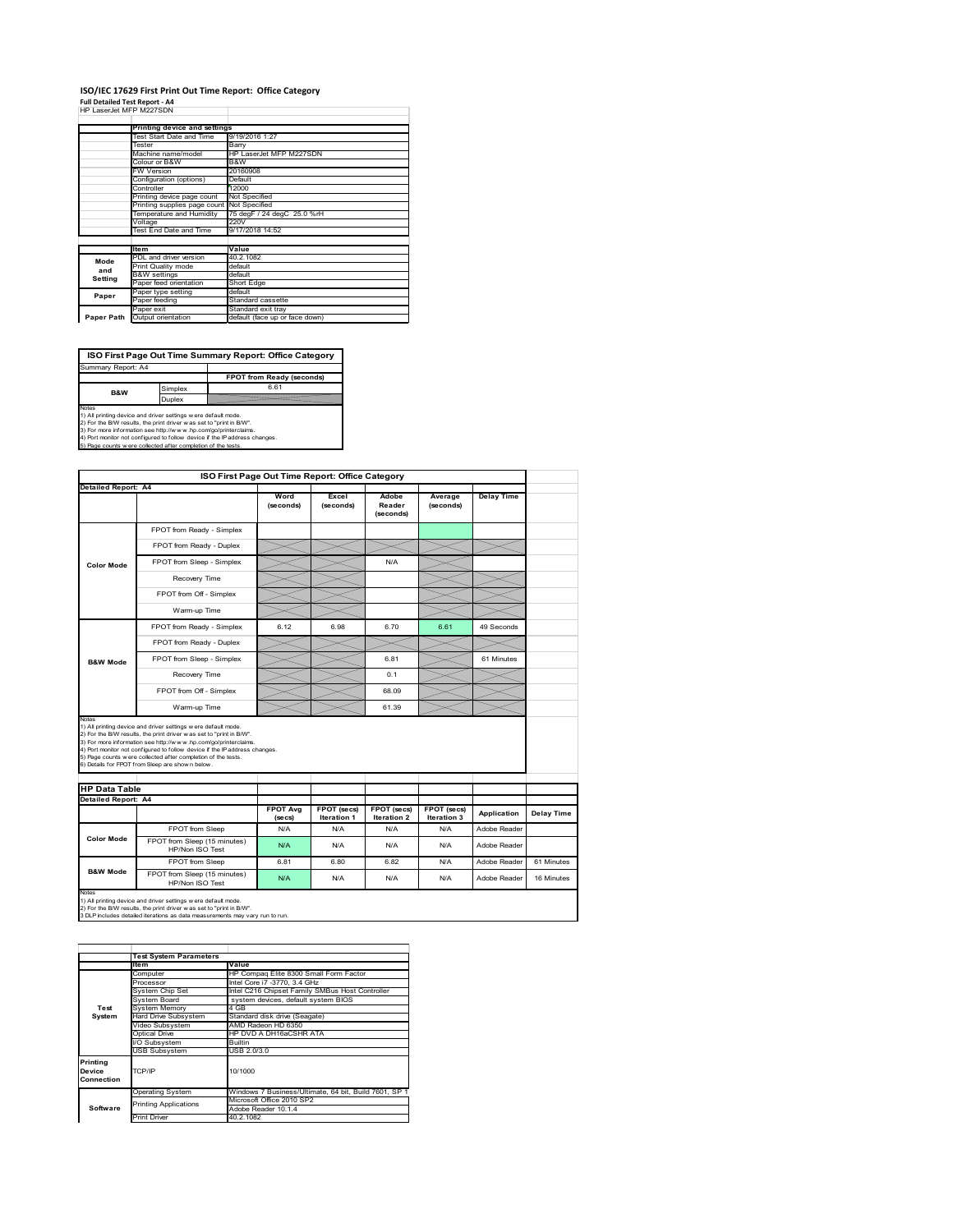## ISO/IEC 29183 Copy Productivity Report

|                                                                      |              | ISO/IEC 29183 Copy Productivity Report                              |                                                                                   |  |  |
|----------------------------------------------------------------------|--------------|---------------------------------------------------------------------|-----------------------------------------------------------------------------------|--|--|
| <b>Full Detailed Test Report - LETTER</b><br>HP LaserJet MFP M230SDN |              |                                                                     |                                                                                   |  |  |
|                                                                      |              |                                                                     |                                                                                   |  |  |
| <b>Machine Setup Information</b>                                     |              |                                                                     |                                                                                   |  |  |
|                                                                      |              | Test Start Date and Time 9/20/2016 1:42                             |                                                                                   |  |  |
|                                                                      |              | <b>Tester Barry</b>                                                 | Machine name/model HP LaserJet MFP M230SDN                                        |  |  |
|                                                                      |              | Colour or B&W B&W                                                   |                                                                                   |  |  |
|                                                                      |              | FW Version 20160908                                                 |                                                                                   |  |  |
|                                                                      |              | Configuration (options) Not Specified                               | Temperature and Humidity 75 degF / 24 degC 25.0 %rH                               |  |  |
|                                                                      |              |                                                                     | Test End Date and Time: 9/17/2018 14:09                                           |  |  |
|                                                                      |              |                                                                     |                                                                                   |  |  |
|                                                                      | Pre-set Item |                                                                     | <b>Pre-set Value</b>                                                              |  |  |
|                                                                      |              | <b>Output Resolution Default</b><br><b>Output Quality Default</b>   |                                                                                   |  |  |
| Mode                                                                 |              |                                                                     | Copying Mode Colour for Colour and B&W for B&W                                    |  |  |
|                                                                      |              | Auto Density Adjustment Default                                     |                                                                                   |  |  |
|                                                                      |              |                                                                     | Collating function Set in Control Panel                                           |  |  |
| Paper                                                                |              | Paper Sending Direction Default<br>Paper Type Setting Default       |                                                                                   |  |  |
|                                                                      |              | Paper Feeding Tray 2                                                |                                                                                   |  |  |
| Paper<br>Path                                                        |              | Paper Exit Default                                                  |                                                                                   |  |  |
|                                                                      |              |                                                                     | Face Up Exit Default (face down)                                                  |  |  |
| Temporary                                                            |              | <b>Fixing Capability Default</b><br>Image Quality Stability Default |                                                                                   |  |  |
| <b>Stop</b>                                                          |              | Capacity of Paper Default                                           |                                                                                   |  |  |
|                                                                      |              | Others None                                                         |                                                                                   |  |  |
|                                                                      |              |                                                                     |                                                                                   |  |  |
|                                                                      |              | Paper Manufacturer HP / Xerox                                       |                                                                                   |  |  |
| Paper                                                                |              |                                                                     | Paper Weight 20lb / 75 g/m2                                                       |  |  |
|                                                                      |              |                                                                     | Paper Size Letter / A4<br>Paper type/name HP Multipurpose Ultra White / HP Office |  |  |
|                                                                      |              |                                                                     |                                                                                   |  |  |
|                                                                      |              |                                                                     |                                                                                   |  |  |
| Summary Report: Letter                                               |              |                                                                     |                                                                                   |  |  |
|                                                                      |              |                                                                     |                                                                                   |  |  |
|                                                                      |              | <b>sFCOT</b>                                                        | sESAT (ipm)                                                                       |  |  |
| <b>B&amp;W</b>                                                       |              | 6.2                                                                 | 29.6                                                                              |  |  |
| Notes                                                                |              |                                                                     | First Copy Out and Copy Speed measured using ISO/IEC 29183,                       |  |  |
|                                                                      |              |                                                                     | excludes first set of test documents. For more information see                    |  |  |
| the system configuration and document.                               |              |                                                                     | http://www.hp.com/go/printerclaims. Exact speed varies depending on               |  |  |
|                                                                      |              |                                                                     |                                                                                   |  |  |
|                                                                      |              |                                                                     |                                                                                   |  |  |
|                                                                      |              |                                                                     |                                                                                   |  |  |
|                                                                      |              |                                                                     |                                                                                   |  |  |
| Detailed Report: LETTER                                              |              |                                                                     |                                                                                   |  |  |

|       | Paper Manufacturer HP / Xerox |                                                         |
|-------|-------------------------------|---------------------------------------------------------|
| Paper |                               | Paper Weight 20lb / 75 g/m2                             |
|       | Paper Size Letter / A4        |                                                         |
|       |                               | Paper type/name HP Multipurpose Ultra White / HP Office |
|       |                               |                                                         |

| Summary Report: Letter |              |             |
|------------------------|--------------|-------------|
|                        |              |             |
|                        | <b>sFCOT</b> | sESAT (ipm) |
| <b>B&amp;W</b>         | 62           | 29.6        |
| <b>Notes</b>           |              |             |

| Temporary<br><b>Stop</b>                                                                                                  |                            |                                                                                                                                       |             |             |                |             |
|---------------------------------------------------------------------------------------------------------------------------|----------------------------|---------------------------------------------------------------------------------------------------------------------------------------|-------------|-------------|----------------|-------------|
|                                                                                                                           |                            | Fixing Capability Default                                                                                                             |             |             |                |             |
|                                                                                                                           |                            | Image Quality Stability Default                                                                                                       |             |             |                |             |
|                                                                                                                           |                            | Capacity of Paper Default                                                                                                             |             |             |                |             |
|                                                                                                                           |                            | Others None                                                                                                                           |             |             |                |             |
|                                                                                                                           |                            |                                                                                                                                       |             |             |                |             |
| Paper Manufacturer HP / Xerox                                                                                             |                            |                                                                                                                                       |             |             |                |             |
| Paper Weight 20lb / 75 g/m2<br>Paper<br>Paper Size Letter / A4<br>Paper type/name HP Multipurpose Ultra White / HP Office |                            |                                                                                                                                       |             |             |                |             |
|                                                                                                                           |                            |                                                                                                                                       |             |             |                |             |
|                                                                                                                           |                            |                                                                                                                                       |             |             |                |             |
| Summary Report: Letter                                                                                                    |                            |                                                                                                                                       |             |             |                |             |
|                                                                                                                           |                            | <b>sFCOT</b>                                                                                                                          | sESAT (ipm) |             |                |             |
| <b>B&amp;W</b><br><b>Notes</b>                                                                                            |                            | 6.2                                                                                                                                   | 29.6        |             |                |             |
| the system configuration and document.                                                                                    |                            | excludes first set of test documents. For more information see<br>http://www.hp.com/go/printerclaims. Exact speed varies depending on |             |             |                |             |
| Detailed Report: LETTER                                                                                                   |                            |                                                                                                                                       |             |             |                |             |
|                                                                                                                           |                            |                                                                                                                                       |             |             |                |             |
|                                                                                                                           | <b>Target</b>              | sFCOT (secs)                                                                                                                          |             | sEFTP (ipm) |                | sESAT (ipm) |
|                                                                                                                           |                            |                                                                                                                                       | 1copy       | 1copy+30sec | 1copy+4minutes |             |
|                                                                                                                           |                            |                                                                                                                                       |             | 25.33       |                |             |
|                                                                                                                           | A                          | 6.20                                                                                                                                  | 9.68        | 16 sets     |                | 28.26       |
|                                                                                                                           |                            |                                                                                                                                       |             | 26.79       |                |             |
|                                                                                                                           | В                          | 6.16                                                                                                                                  | 9.73        | 17 sets     | 30.11          |             |
| B&W                                                                                                                       |                            |                                                                                                                                       |             |             |                |             |
|                                                                                                                           | $\mathbf C$                | 6.12                                                                                                                                  | 9.80        | 26.81       |                | 30.08       |
|                                                                                                                           |                            |                                                                                                                                       |             | 17 sets     |                |             |
|                                                                                                                           | 26.74<br>D<br>9.75<br>6.15 |                                                                                                                                       | 30.10       |             |                |             |
|                                                                                                                           |                            |                                                                                                                                       |             | 17 sets     |                |             |
|                                                                                                                           |                            | 6.2                                                                                                                                   | 9.7         | 26.4        |                | 29.6        |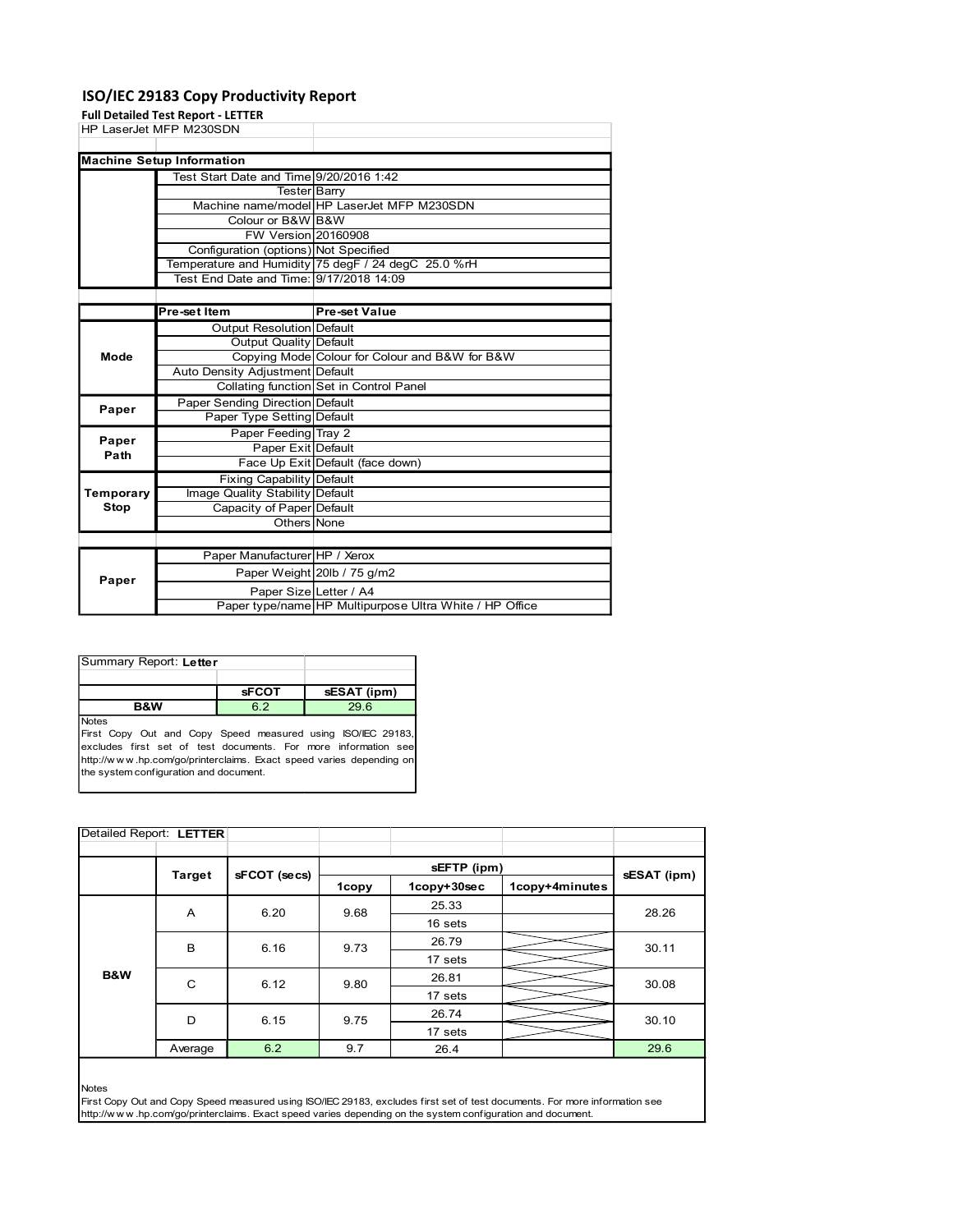## ISO/IEC 29183 Copy Productivity Report

#### Full Detailed Test Report - A4

|                                                                  |              | ISO/IEC 29183 Copy Productivity Report                            |                                                                                                |  |  |
|------------------------------------------------------------------|--------------|-------------------------------------------------------------------|------------------------------------------------------------------------------------------------|--|--|
| <b>Full Detailed Test Report - A4</b><br>HP LaserJet MFP M230SDN |              |                                                                   |                                                                                                |  |  |
|                                                                  |              |                                                                   |                                                                                                |  |  |
| <b>Machine Setup Information</b>                                 |              |                                                                   |                                                                                                |  |  |
|                                                                  |              | Test Start Date and Time 9/20/2016 1:42<br>Tester Barry           |                                                                                                |  |  |
|                                                                  |              |                                                                   | Machine name/model HP LaserJet MFP M230SDN                                                     |  |  |
|                                                                  |              | Colour or B&W B&W<br>FW Version 20160908                          |                                                                                                |  |  |
|                                                                  |              | Configuration (options) Not Specified                             |                                                                                                |  |  |
|                                                                  |              |                                                                   | Temperature and Humidity 75 degF / 24 degC 25.0 %rH<br>Test End Date and Time: 9/17/2018 14:09 |  |  |
|                                                                  |              |                                                                   |                                                                                                |  |  |
|                                                                  | Pre-set Item |                                                                   | <b>Pre-set Value</b>                                                                           |  |  |
|                                                                  |              | <b>Output Resolution Default</b><br><b>Output Quality Default</b> |                                                                                                |  |  |
| Mode                                                             |              |                                                                   | Copying Mode Colour for Colour and B&W for B&W                                                 |  |  |
|                                                                  |              | Auto Density Adjustment Default                                   | Collating function Set in Control Panel                                                        |  |  |
| Paper                                                            |              | Paper Sending Direction Default                                   |                                                                                                |  |  |
|                                                                  |              | Paper Type Setting Default<br>Paper Feeding Tray 2                |                                                                                                |  |  |
| Paper<br>Path                                                    |              | Paper Exit Default                                                |                                                                                                |  |  |
|                                                                  |              |                                                                   | Face Up Exit Default (face down)                                                               |  |  |
| Temporary                                                        |              | Fixing Capability Default<br>Image Quality Stability Default      |                                                                                                |  |  |
| <b>Stop</b>                                                      |              | Capacity of Paper Default                                         |                                                                                                |  |  |
|                                                                  |              | Others None                                                       |                                                                                                |  |  |
|                                                                  |              | Paper Manufacturer HP / Xerox                                     |                                                                                                |  |  |
| Paper                                                            |              |                                                                   | Paper Weight 20lb / 75 g/m2                                                                    |  |  |
|                                                                  |              | Paper Size Letter / A4                                            | Paper type/name HP Multipurpose Ultra White / HP Office                                        |  |  |
|                                                                  |              |                                                                   |                                                                                                |  |  |
|                                                                  |              |                                                                   |                                                                                                |  |  |
| Summary Report: A4                                               |              |                                                                   |                                                                                                |  |  |
|                                                                  |              | <b>sFCOT</b>                                                      |                                                                                                |  |  |
| <b>B&amp;W</b>                                                   |              | 6.5                                                               | sESAT (ipm)<br>28.5                                                                            |  |  |
| Notes                                                            |              |                                                                   | First Copy Out and Copy Speed measured using ISO/IEC 29183,                                    |  |  |
|                                                                  |              |                                                                   | excludes first set of test documents. For more information see                                 |  |  |
|                                                                  |              |                                                                   | http://www.hp.com/go/printerclaims. Exact speed varies depending on                            |  |  |
|                                                                  |              |                                                                   |                                                                                                |  |  |
|                                                                  |              |                                                                   |                                                                                                |  |  |
| the system configuration and document.                           |              |                                                                   |                                                                                                |  |  |
| Detailed Report: A4                                              |              |                                                                   |                                                                                                |  |  |

| Summary Report: A4 |              |             |
|--------------------|--------------|-------------|
|                    |              |             |
|                    | <b>sFCOT</b> | sESAT (ipm) |
| <b>B&amp;W</b>     | 6.5          | 28.5        |
| Notes              |              |             |

|                                        |               | Fixing Capability Default                                           |             |                                                                                                            |                                                                                                                            |             |
|----------------------------------------|---------------|---------------------------------------------------------------------|-------------|------------------------------------------------------------------------------------------------------------|----------------------------------------------------------------------------------------------------------------------------|-------------|
| Temporary                              |               | Image Quality Stability Default                                     |             |                                                                                                            |                                                                                                                            |             |
| <b>Stop</b>                            |               | Capacity of Paper Default                                           |             |                                                                                                            |                                                                                                                            |             |
|                                        |               | Others None                                                         |             |                                                                                                            |                                                                                                                            |             |
|                                        |               |                                                                     |             |                                                                                                            |                                                                                                                            |             |
|                                        |               | Paper Manufacturer HP / Xerox                                       |             |                                                                                                            |                                                                                                                            |             |
| Paper                                  |               | Paper Weight 20lb / 75 g/m2                                         |             |                                                                                                            |                                                                                                                            |             |
|                                        |               | Paper Size Letter / A4                                              |             |                                                                                                            |                                                                                                                            |             |
|                                        |               |                                                                     |             | Paper type/name HP Multipurpose Ultra White / HP Office                                                    |                                                                                                                            |             |
|                                        |               |                                                                     |             |                                                                                                            |                                                                                                                            |             |
|                                        |               |                                                                     |             |                                                                                                            |                                                                                                                            |             |
| Summary Report: A4                     |               |                                                                     |             |                                                                                                            |                                                                                                                            |             |
|                                        |               |                                                                     |             |                                                                                                            |                                                                                                                            |             |
|                                        |               | <b>sFCOT</b>                                                        | sESAT (ipm) |                                                                                                            |                                                                                                                            |             |
| B&W                                    |               | 6.5                                                                 | 28.5        |                                                                                                            |                                                                                                                            |             |
| <b>Notes</b>                           |               | First Copy Out and Copy Speed measured using ISO/IEC 29183,         |             |                                                                                                            |                                                                                                                            |             |
|                                        |               | excludes first set of test documents. For more information see      |             |                                                                                                            |                                                                                                                            |             |
|                                        |               | http://www.hp.com/go/printerclaims. Exact speed varies depending on |             |                                                                                                            |                                                                                                                            |             |
| the system configuration and document. |               |                                                                     |             |                                                                                                            |                                                                                                                            |             |
|                                        |               |                                                                     |             |                                                                                                            |                                                                                                                            |             |
|                                        |               |                                                                     |             |                                                                                                            |                                                                                                                            |             |
|                                        |               |                                                                     |             |                                                                                                            |                                                                                                                            |             |
|                                        |               |                                                                     |             |                                                                                                            |                                                                                                                            |             |
| Detailed Report: A4                    |               |                                                                     |             |                                                                                                            |                                                                                                                            |             |
|                                        |               |                                                                     |             |                                                                                                            |                                                                                                                            |             |
|                                        |               |                                                                     |             | sEFTP (ipm)                                                                                                |                                                                                                                            |             |
|                                        | <b>Target</b> | sFCOT (secs)                                                        | 1copy       | 1copy+30sec                                                                                                | 1copy+4minutes                                                                                                             | sESAT (ipm) |
|                                        |               |                                                                     |             | 25.29                                                                                                      |                                                                                                                            |             |
|                                        | A             | 6.53                                                                | 9.19        | 16 sets                                                                                                    |                                                                                                                            | 28.57       |
|                                        |               |                                                                     |             |                                                                                                            |                                                                                                                            |             |
|                                        | В             | 6.54                                                                | 9.17        | 25.24                                                                                                      |                                                                                                                            | 28.59       |
|                                        |               |                                                                     |             | 16 sets                                                                                                    |                                                                                                                            |             |
| B&W                                    | $\mathbf C$   | 6.45                                                                | 9.29        | 25.30                                                                                                      |                                                                                                                            | 28.60       |
|                                        |               |                                                                     |             | 16 sets                                                                                                    |                                                                                                                            |             |
|                                        | D             | 6.47                                                                | 9.27        | 25.26                                                                                                      |                                                                                                                            | 28.60       |
|                                        |               |                                                                     |             | 16 sets                                                                                                    |                                                                                                                            |             |
|                                        | Average       | 6.5                                                                 | 9.2         | 25.2                                                                                                       |                                                                                                                            | 28.5        |
|                                        |               |                                                                     |             |                                                                                                            |                                                                                                                            |             |
|                                        |               |                                                                     |             |                                                                                                            |                                                                                                                            |             |
| <b>Notes</b>                           |               |                                                                     |             |                                                                                                            |                                                                                                                            |             |
|                                        |               |                                                                     |             |                                                                                                            | First Copy Out and Copy Speed measured using ISO/IEC 29183, excludes first set of test documents. For more information see |             |
|                                        |               |                                                                     |             | http://www.hp.com/go/printerclaims. Exact speed varies depending on the system configuration and document. |                                                                                                                            |             |
|                                        |               |                                                                     |             |                                                                                                            |                                                                                                                            |             |
|                                        |               |                                                                     |             |                                                                                                            |                                                                                                                            |             |
|                                        |               |                                                                     |             |                                                                                                            |                                                                                                                            |             |
|                                        |               |                                                                     |             |                                                                                                            |                                                                                                                            |             |
|                                        |               |                                                                     |             |                                                                                                            |                                                                                                                            |             |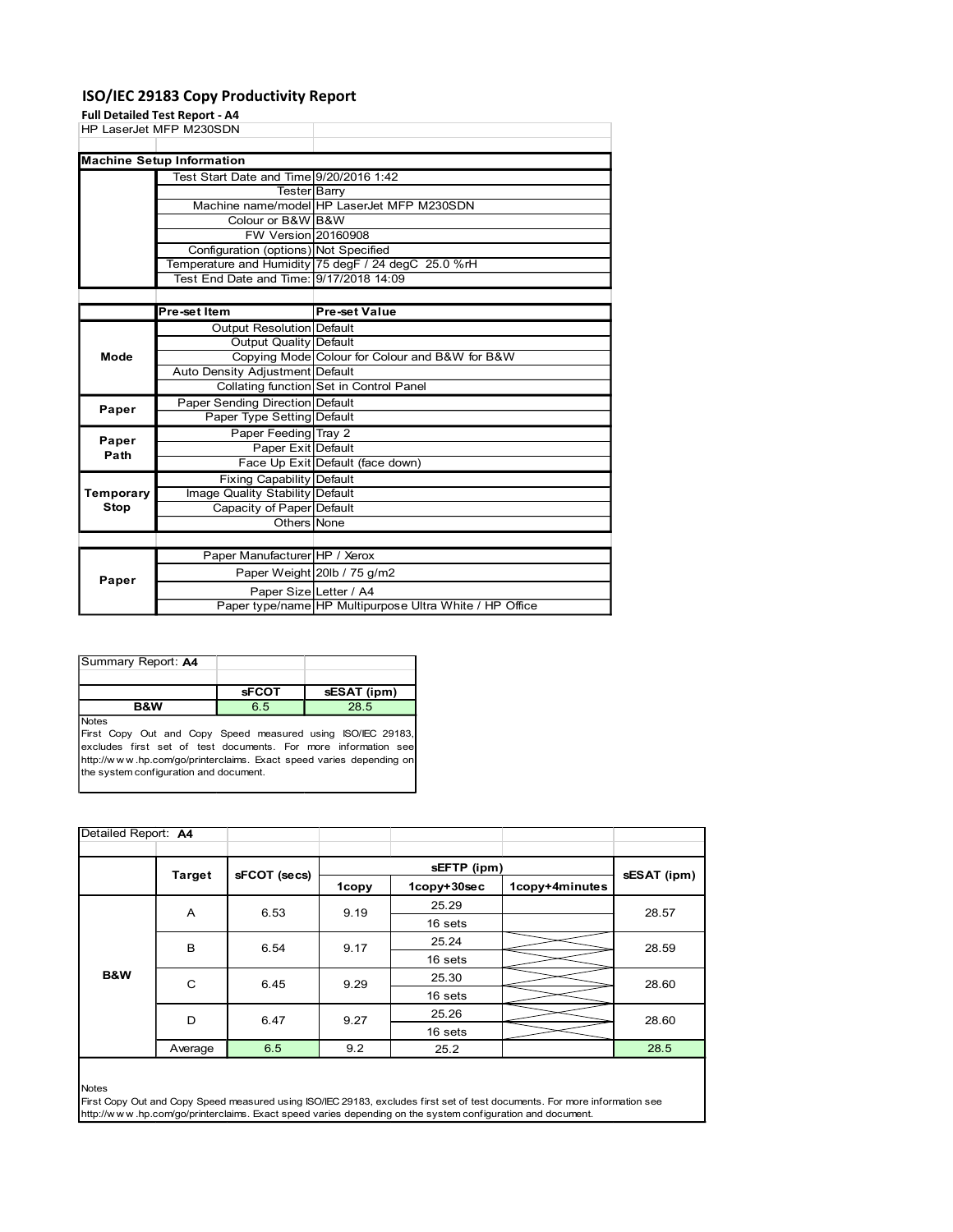## **ISO/IEC 24735 Copy Productivity Report**

### **Full Detailed Test Report ‐ LETTER**

| <b>Machine Setup Information</b>         |                                                                 |
|------------------------------------------|-----------------------------------------------------------------|
| Test Start Date and Time 9/17/2018 13:52 |                                                                 |
| <b>Tester</b> Barry                      |                                                                 |
|                                          | Machine name/model HP LaserJet MFP M227SDN                      |
| Colour or B&W B&W                        |                                                                 |
| <b>FW Version 20160908</b>               |                                                                 |
| Configuration (options) Not Specified    |                                                                 |
|                                          | Temperature and Humidity 75 degF / 24 degC 25.0 %rH             |
| Test End Date and Time: 9/29/2018 19:17  |                                                                 |
|                                          |                                                                 |
| Pre-set Item                             | <b>Pre-set Value</b>                                            |
| <b>Output Resolution Default</b>         |                                                                 |
| Output Quality Default                   |                                                                 |
| <b>Copying Mode Default</b>              |                                                                 |
| Auto Density Adjustment Default          |                                                                 |
|                                          | Collating function Activated (if not activated in default mode) |
| Paper Sending Direction Default          |                                                                 |
| Paper Type Setting Default               |                                                                 |
|                                          | Paper Feeding Standard cassette                                 |
|                                          | Paper Exit Standard exit tray                                   |
| Face Up Exit Default                     |                                                                 |
| <b>Fixing Capability Default</b>         |                                                                 |
| Image Quality Stability Default          |                                                                 |
| Capacity of Paper Default                |                                                                 |
|                                          | Others Default                                                  |
|                                          |                                                                 |
| Paper Manufacturer HP / Xerox            |                                                                 |
|                                          | Paper Weight 20lb / 75 g/m2                                     |
| Paper Size Letter / A4                   |                                                                 |

|                         |                                                     | <b>ISO/IEC 24735 Copy Productivity Report</b> |            |                  |                  |                 |
|-------------------------|-----------------------------------------------------|-----------------------------------------------|------------|------------------|------------------|-----------------|
| Detailed Report: LETTER |                                                     |                                               |            |                  |                  |                 |
|                         | Copying                                             | FSOT (secs)                                   |            | EFTP (ipm)       |                  | ESAT (ipm)      |
|                         | Mode                                                | 1 set only                                    | 1 set only | 1 set + $30$ sec | 1 set + $4min$   | $1$ set + 30sec |
|                         | 1:1                                                 |                                               | (1 set)    |                  |                  |                 |
| <b>Color Mode</b>       | 1:2                                                 |                                               | (1 set)    |                  |                  |                 |
|                         | 2:2                                                 |                                               | (1 set )   |                  |                  |                 |
|                         | 1:1                                                 | 21.95                                         | 10.93      | 23.24<br>6 sets  | 27.18<br>32 sets | 30.24           |
| <b>B&amp;W</b> mode     | 1:2                                                 | 27.03                                         | 8.86       | 14.74<br>4 sets  |                  | 18.64           |
|                         | 2:2                                                 |                                               |            |                  |                  |                 |
| <b>Notes</b>            | Reports located: http://www.hp.com/go/printerclaims |                                               |            |                  |                  |                 |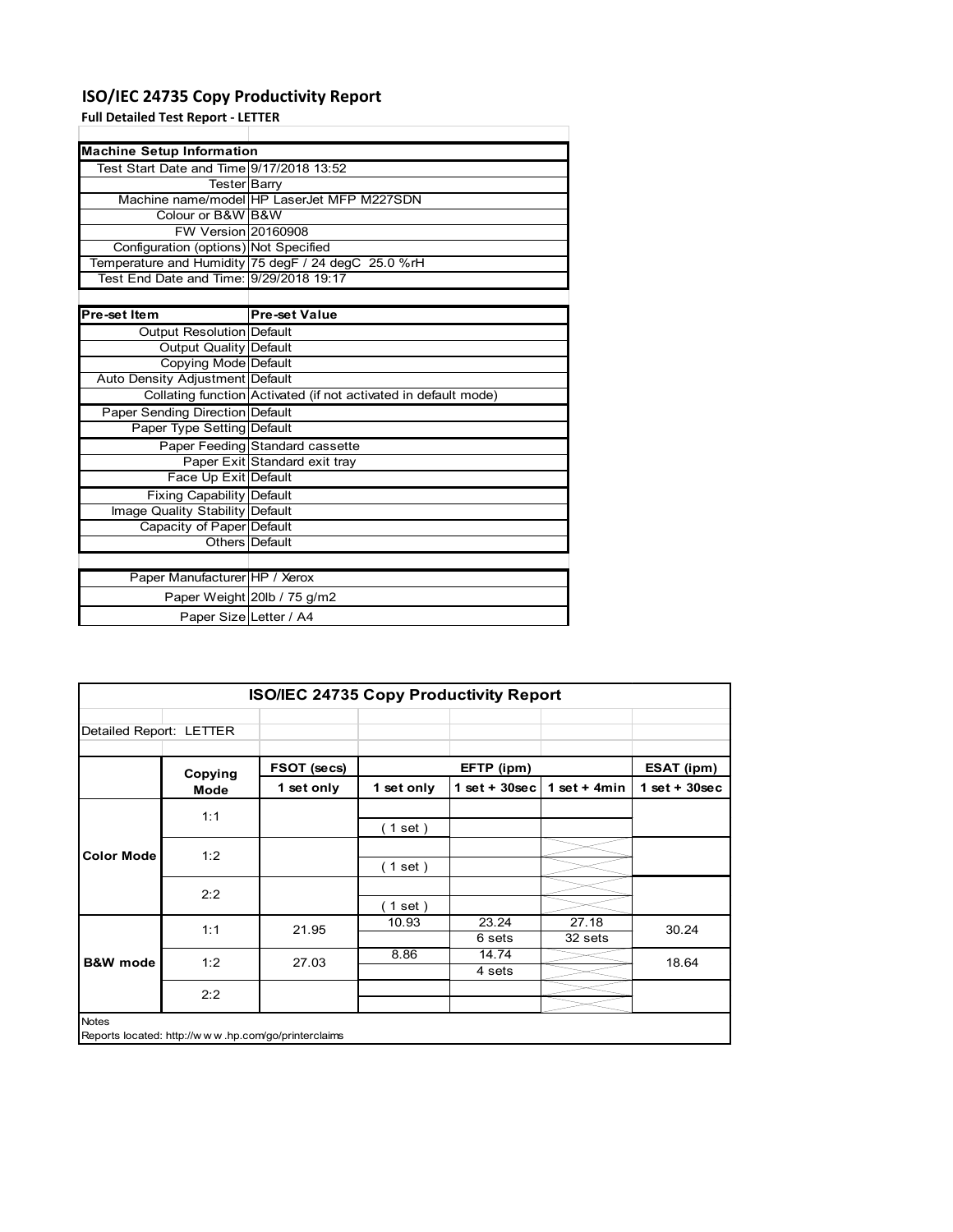## **ISO/IEC 24735 Copy Productivity Report**

## **Full Detailed Test Report ‐ A4**

| <b>Machine Setup Information</b>         |                                                                 |
|------------------------------------------|-----------------------------------------------------------------|
| Test Start Date and Time 9/17/2018 13:52 |                                                                 |
| Tester Barry                             |                                                                 |
|                                          | Machine name/model HP LaserJet MFP M227SDN                      |
| Colour or B&W B&W                        |                                                                 |
| <b>FW Version 20160908</b>               |                                                                 |
| Configuration (options) Not Specified    |                                                                 |
|                                          | Temperature and Humidity 75 degF / 24 degC 25.0 %rH             |
| Test End Date and Time: 9/29/2018 19:17  |                                                                 |
|                                          |                                                                 |
| Pre-set Item                             | <b>Pre-set Value</b>                                            |
| <b>Output Resolution Default</b>         |                                                                 |
| Output Quality Default                   |                                                                 |
| <b>Copying Mode Default</b>              |                                                                 |
| Auto Density Adjustment Default          |                                                                 |
|                                          | Collating function Activated (if not activated in default mode) |
| <b>Paper Sending Direction Default</b>   |                                                                 |
| Paper Type Setting Default               |                                                                 |
|                                          | Paper Feeding Standard cassette                                 |
|                                          | Paper Exit Standard exit tray                                   |
| Face Up Exit Default                     |                                                                 |
| <b>Fixing Capability Default</b>         |                                                                 |
| Image Quality Stability Default          |                                                                 |
| Capacity of Paper Default                |                                                                 |
|                                          | Others Default                                                  |
|                                          |                                                                 |
| Paper Manufacturer HP / Xerox            |                                                                 |
|                                          | Paper Weight 20lb / 75 g/m2                                     |
| Paper Size Letter / A4                   |                                                                 |

|                     |                                                     | <b>ISO/IEC 24735 Copy Productivity Report</b> |            |                  |                  |                 |
|---------------------|-----------------------------------------------------|-----------------------------------------------|------------|------------------|------------------|-----------------|
| Detailed Report: A4 |                                                     |                                               |            |                  |                  |                 |
|                     | Copying                                             | FSOT (secs)                                   |            | EFTP (ipm)       |                  | ESAT (ipm)      |
|                     | Mode                                                | 1 set only                                    | 1 set only | 1 set + $30$ sec | 1 set $+$ 4 min  | $1$ set + 30sec |
|                     | 1:1                                                 |                                               | (1 set)    |                  |                  |                 |
| Colour<br>Mode      | 1:2                                                 |                                               | (1 set)    |                  |                  |                 |
|                     | 2:2                                                 |                                               | (1 set)    |                  |                  |                 |
|                     | 1:1                                                 | 22.90                                         | 10.47      | 21.28<br>5 sets  | 27.14<br>30 sets | 28.68           |
| <b>B&amp;W</b> mode | 1:2                                                 | 27.55                                         | 8.70       | 14.22<br>4 sets  |                  | 18.04           |
|                     | 2:2                                                 |                                               |            |                  |                  |                 |
| <b>Notes</b>        | Reports located: http://www.hp.com/go/printerclaims |                                               |            |                  |                  |                 |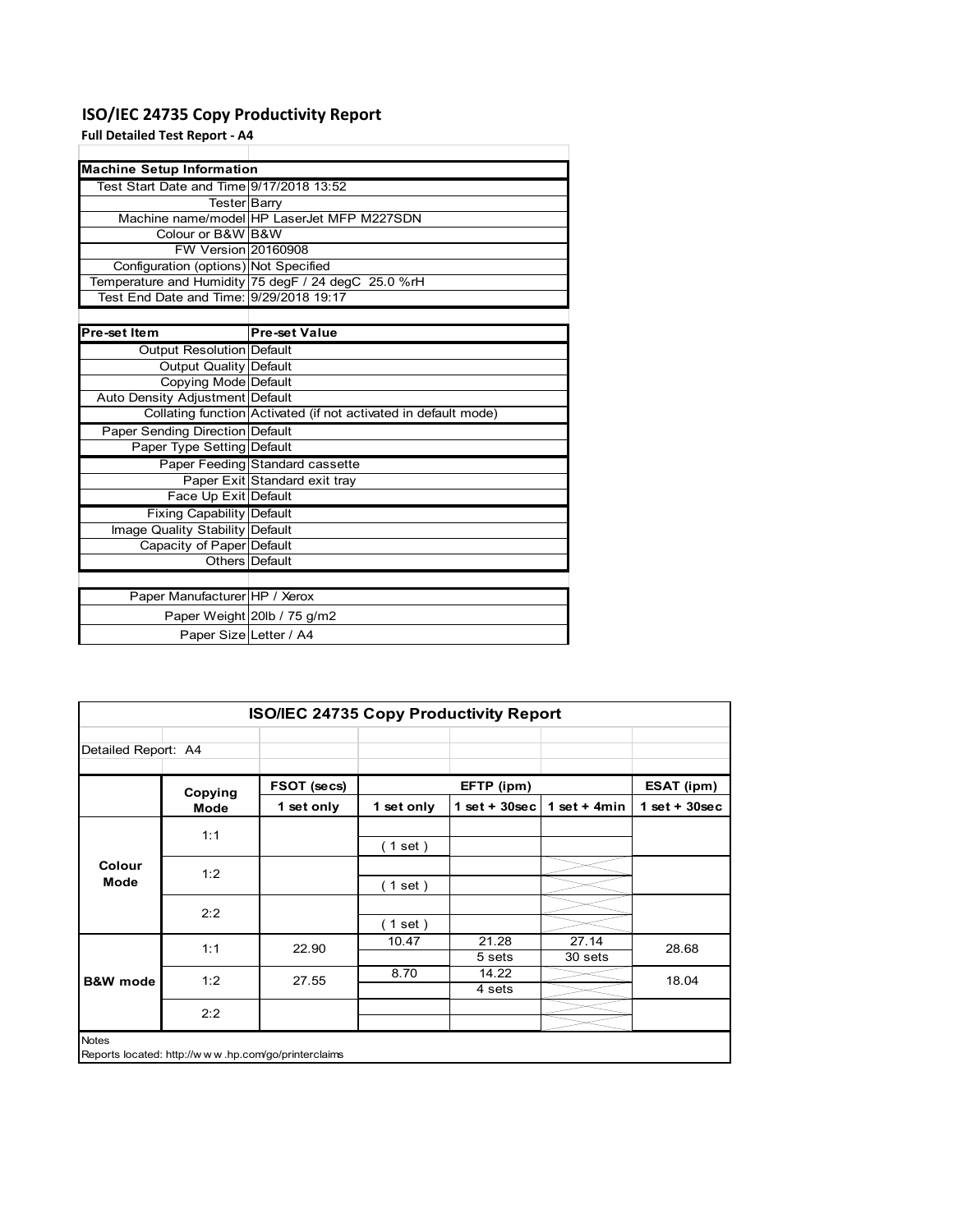# **ISO/IEC 17991 Scanning Productivity Report**<br>**Full Detailed Test Report - LETTER**

| ISO/IEC 17991 Scanning Productivity Report<br><b>Full Detailed Test Report - LETTER</b><br><b>Machine Setup Information</b><br>11/18/2018 19:25<br>Test Start Date and Time<br>Tester<br>Susan<br>Machine name/model<br>HP LaserJet MFP M230SDN<br>Colour or B&W<br>B&W<br>Configuration (options)<br>Default<br>Temperature and Humidity<br>75 degF / 24 degC 25.0 %rH<br>220V<br>Voltage<br>11/18/2018 21:34<br>Test End Date and Time<br><b>Preset Value</b><br>Preset Item<br>default (200 dpi)<br>Scanning resolution<br>Colour or grey scale/B&W<br>default (colour)<br>Duplex / simplex<br>default (simplex)<br>Mode<br>Original page size<br>default (A4)<br>and<br>Paper feed orientation<br>default (long edge)<br>Setting<br>Scan destination<br>default (shared network)<br>Storing File Type<br>default (PDF-multi)<br>Auto scan quality adjustment<br>default (factory preset default setting)<br>Paper feed direction<br>default (long edge)<br>ADF<br>Output orientation<br>default<br>Paper-path<br>Scanning unit<br>default (duplex ADF)<br>ISO/IEC 17991 - Scan Summary Report: ADF Productivity Measurement<br><b>Summary Report: Letter</b><br><b>Scanning Mode</b><br><b>Measurement result</b><br>File format<br>Scanning<br>scESAT 30secA<br>Resolution<br>version<br>side<br>(ipm)<br>single sided<br>7.31<br>Colour<br>PDF<br>200<br>double sided<br>0.00<br>12.31<br>single sided<br>PDF<br>200<br>B&W<br>double sided<br>0.00<br>1) For more information see http://www.hp.com/go/printerclaims.<br>2) For the B/W results, the device scan setting is set to "Scan in B/W".<br>ISO/IEC 17991 - Scan Summary Report: Network Folder Productivity Measurement<br><b>Summary Report: Letter</b><br><b>Scanning Mode</b><br><b>Measurement result</b><br>File format<br>Scanning<br>scEFTP 30secF<br>File size 30secF<br>Number of<br>Resolution<br>version<br>Sets (30secF)<br>side<br>(Mbyte)<br>(ipm)<br>single sided<br>6.44<br>2.52<br>2.00<br>PDF<br>200<br>Colour<br>0.00<br>double sided<br>3.75<br>3.00<br>single sided<br>11.51<br>B&W<br>200<br>PDF<br>double sided<br>0.00<br>1) For more information see http://www.hp.com/go/printerclaims.<br>2) For the B/W results, the device scan setting is set to "Scan in B/W".<br>ISO/IEC 17991 - Scan Full Report: ADF Productivity Measurement<br><b>Summary Report: Letter</b><br><b>Scanning Mode</b><br><b>Measurement result</b><br>scEFTP 1setA<br>scEFTP 30secA<br>scESAT 30secA<br>File format<br>Scanning<br>Resolution<br>version<br>side<br>(ipm)<br>(ipm)<br>(ipm) |       |  |  |  |  |
|-----------------------------------------------------------------------------------------------------------------------------------------------------------------------------------------------------------------------------------------------------------------------------------------------------------------------------------------------------------------------------------------------------------------------------------------------------------------------------------------------------------------------------------------------------------------------------------------------------------------------------------------------------------------------------------------------------------------------------------------------------------------------------------------------------------------------------------------------------------------------------------------------------------------------------------------------------------------------------------------------------------------------------------------------------------------------------------------------------------------------------------------------------------------------------------------------------------------------------------------------------------------------------------------------------------------------------------------------------------------------------------------------------------------------------------------------------------------------------------------------------------------------------------------------------------------------------------------------------------------------------------------------------------------------------------------------------------------------------------------------------------------------------------------------------------------------------------------------------------------------------------------------------------------------------------------------------------------------------------------------------------------------------------------------------------------------------------------------------------------------------------------------------------------------------------------------------------------------------------------------------------------------------------------------------------------------------------------------------------------------------------------------------------------------------------------------------------------------------------------------------------------------------------------------------------------|-------|--|--|--|--|
|                                                                                                                                                                                                                                                                                                                                                                                                                                                                                                                                                                                                                                                                                                                                                                                                                                                                                                                                                                                                                                                                                                                                                                                                                                                                                                                                                                                                                                                                                                                                                                                                                                                                                                                                                                                                                                                                                                                                                                                                                                                                                                                                                                                                                                                                                                                                                                                                                                                                                                                                                                 |       |  |  |  |  |
|                                                                                                                                                                                                                                                                                                                                                                                                                                                                                                                                                                                                                                                                                                                                                                                                                                                                                                                                                                                                                                                                                                                                                                                                                                                                                                                                                                                                                                                                                                                                                                                                                                                                                                                                                                                                                                                                                                                                                                                                                                                                                                                                                                                                                                                                                                                                                                                                                                                                                                                                                                 |       |  |  |  |  |
|                                                                                                                                                                                                                                                                                                                                                                                                                                                                                                                                                                                                                                                                                                                                                                                                                                                                                                                                                                                                                                                                                                                                                                                                                                                                                                                                                                                                                                                                                                                                                                                                                                                                                                                                                                                                                                                                                                                                                                                                                                                                                                                                                                                                                                                                                                                                                                                                                                                                                                                                                                 |       |  |  |  |  |
|                                                                                                                                                                                                                                                                                                                                                                                                                                                                                                                                                                                                                                                                                                                                                                                                                                                                                                                                                                                                                                                                                                                                                                                                                                                                                                                                                                                                                                                                                                                                                                                                                                                                                                                                                                                                                                                                                                                                                                                                                                                                                                                                                                                                                                                                                                                                                                                                                                                                                                                                                                 |       |  |  |  |  |
|                                                                                                                                                                                                                                                                                                                                                                                                                                                                                                                                                                                                                                                                                                                                                                                                                                                                                                                                                                                                                                                                                                                                                                                                                                                                                                                                                                                                                                                                                                                                                                                                                                                                                                                                                                                                                                                                                                                                                                                                                                                                                                                                                                                                                                                                                                                                                                                                                                                                                                                                                                 |       |  |  |  |  |
|                                                                                                                                                                                                                                                                                                                                                                                                                                                                                                                                                                                                                                                                                                                                                                                                                                                                                                                                                                                                                                                                                                                                                                                                                                                                                                                                                                                                                                                                                                                                                                                                                                                                                                                                                                                                                                                                                                                                                                                                                                                                                                                                                                                                                                                                                                                                                                                                                                                                                                                                                                 |       |  |  |  |  |
|                                                                                                                                                                                                                                                                                                                                                                                                                                                                                                                                                                                                                                                                                                                                                                                                                                                                                                                                                                                                                                                                                                                                                                                                                                                                                                                                                                                                                                                                                                                                                                                                                                                                                                                                                                                                                                                                                                                                                                                                                                                                                                                                                                                                                                                                                                                                                                                                                                                                                                                                                                 |       |  |  |  |  |
|                                                                                                                                                                                                                                                                                                                                                                                                                                                                                                                                                                                                                                                                                                                                                                                                                                                                                                                                                                                                                                                                                                                                                                                                                                                                                                                                                                                                                                                                                                                                                                                                                                                                                                                                                                                                                                                                                                                                                                                                                                                                                                                                                                                                                                                                                                                                                                                                                                                                                                                                                                 |       |  |  |  |  |
|                                                                                                                                                                                                                                                                                                                                                                                                                                                                                                                                                                                                                                                                                                                                                                                                                                                                                                                                                                                                                                                                                                                                                                                                                                                                                                                                                                                                                                                                                                                                                                                                                                                                                                                                                                                                                                                                                                                                                                                                                                                                                                                                                                                                                                                                                                                                                                                                                                                                                                                                                                 |       |  |  |  |  |
|                                                                                                                                                                                                                                                                                                                                                                                                                                                                                                                                                                                                                                                                                                                                                                                                                                                                                                                                                                                                                                                                                                                                                                                                                                                                                                                                                                                                                                                                                                                                                                                                                                                                                                                                                                                                                                                                                                                                                                                                                                                                                                                                                                                                                                                                                                                                                                                                                                                                                                                                                                 |       |  |  |  |  |
|                                                                                                                                                                                                                                                                                                                                                                                                                                                                                                                                                                                                                                                                                                                                                                                                                                                                                                                                                                                                                                                                                                                                                                                                                                                                                                                                                                                                                                                                                                                                                                                                                                                                                                                                                                                                                                                                                                                                                                                                                                                                                                                                                                                                                                                                                                                                                                                                                                                                                                                                                                 |       |  |  |  |  |
|                                                                                                                                                                                                                                                                                                                                                                                                                                                                                                                                                                                                                                                                                                                                                                                                                                                                                                                                                                                                                                                                                                                                                                                                                                                                                                                                                                                                                                                                                                                                                                                                                                                                                                                                                                                                                                                                                                                                                                                                                                                                                                                                                                                                                                                                                                                                                                                                                                                                                                                                                                 |       |  |  |  |  |
|                                                                                                                                                                                                                                                                                                                                                                                                                                                                                                                                                                                                                                                                                                                                                                                                                                                                                                                                                                                                                                                                                                                                                                                                                                                                                                                                                                                                                                                                                                                                                                                                                                                                                                                                                                                                                                                                                                                                                                                                                                                                                                                                                                                                                                                                                                                                                                                                                                                                                                                                                                 |       |  |  |  |  |
|                                                                                                                                                                                                                                                                                                                                                                                                                                                                                                                                                                                                                                                                                                                                                                                                                                                                                                                                                                                                                                                                                                                                                                                                                                                                                                                                                                                                                                                                                                                                                                                                                                                                                                                                                                                                                                                                                                                                                                                                                                                                                                                                                                                                                                                                                                                                                                                                                                                                                                                                                                 |       |  |  |  |  |
|                                                                                                                                                                                                                                                                                                                                                                                                                                                                                                                                                                                                                                                                                                                                                                                                                                                                                                                                                                                                                                                                                                                                                                                                                                                                                                                                                                                                                                                                                                                                                                                                                                                                                                                                                                                                                                                                                                                                                                                                                                                                                                                                                                                                                                                                                                                                                                                                                                                                                                                                                                 |       |  |  |  |  |
|                                                                                                                                                                                                                                                                                                                                                                                                                                                                                                                                                                                                                                                                                                                                                                                                                                                                                                                                                                                                                                                                                                                                                                                                                                                                                                                                                                                                                                                                                                                                                                                                                                                                                                                                                                                                                                                                                                                                                                                                                                                                                                                                                                                                                                                                                                                                                                                                                                                                                                                                                                 |       |  |  |  |  |
|                                                                                                                                                                                                                                                                                                                                                                                                                                                                                                                                                                                                                                                                                                                                                                                                                                                                                                                                                                                                                                                                                                                                                                                                                                                                                                                                                                                                                                                                                                                                                                                                                                                                                                                                                                                                                                                                                                                                                                                                                                                                                                                                                                                                                                                                                                                                                                                                                                                                                                                                                                 |       |  |  |  |  |
|                                                                                                                                                                                                                                                                                                                                                                                                                                                                                                                                                                                                                                                                                                                                                                                                                                                                                                                                                                                                                                                                                                                                                                                                                                                                                                                                                                                                                                                                                                                                                                                                                                                                                                                                                                                                                                                                                                                                                                                                                                                                                                                                                                                                                                                                                                                                                                                                                                                                                                                                                                 |       |  |  |  |  |
|                                                                                                                                                                                                                                                                                                                                                                                                                                                                                                                                                                                                                                                                                                                                                                                                                                                                                                                                                                                                                                                                                                                                                                                                                                                                                                                                                                                                                                                                                                                                                                                                                                                                                                                                                                                                                                                                                                                                                                                                                                                                                                                                                                                                                                                                                                                                                                                                                                                                                                                                                                 |       |  |  |  |  |
|                                                                                                                                                                                                                                                                                                                                                                                                                                                                                                                                                                                                                                                                                                                                                                                                                                                                                                                                                                                                                                                                                                                                                                                                                                                                                                                                                                                                                                                                                                                                                                                                                                                                                                                                                                                                                                                                                                                                                                                                                                                                                                                                                                                                                                                                                                                                                                                                                                                                                                                                                                 |       |  |  |  |  |
|                                                                                                                                                                                                                                                                                                                                                                                                                                                                                                                                                                                                                                                                                                                                                                                                                                                                                                                                                                                                                                                                                                                                                                                                                                                                                                                                                                                                                                                                                                                                                                                                                                                                                                                                                                                                                                                                                                                                                                                                                                                                                                                                                                                                                                                                                                                                                                                                                                                                                                                                                                 |       |  |  |  |  |
|                                                                                                                                                                                                                                                                                                                                                                                                                                                                                                                                                                                                                                                                                                                                                                                                                                                                                                                                                                                                                                                                                                                                                                                                                                                                                                                                                                                                                                                                                                                                                                                                                                                                                                                                                                                                                                                                                                                                                                                                                                                                                                                                                                                                                                                                                                                                                                                                                                                                                                                                                                 |       |  |  |  |  |
|                                                                                                                                                                                                                                                                                                                                                                                                                                                                                                                                                                                                                                                                                                                                                                                                                                                                                                                                                                                                                                                                                                                                                                                                                                                                                                                                                                                                                                                                                                                                                                                                                                                                                                                                                                                                                                                                                                                                                                                                                                                                                                                                                                                                                                                                                                                                                                                                                                                                                                                                                                 |       |  |  |  |  |
|                                                                                                                                                                                                                                                                                                                                                                                                                                                                                                                                                                                                                                                                                                                                                                                                                                                                                                                                                                                                                                                                                                                                                                                                                                                                                                                                                                                                                                                                                                                                                                                                                                                                                                                                                                                                                                                                                                                                                                                                                                                                                                                                                                                                                                                                                                                                                                                                                                                                                                                                                                 |       |  |  |  |  |
|                                                                                                                                                                                                                                                                                                                                                                                                                                                                                                                                                                                                                                                                                                                                                                                                                                                                                                                                                                                                                                                                                                                                                                                                                                                                                                                                                                                                                                                                                                                                                                                                                                                                                                                                                                                                                                                                                                                                                                                                                                                                                                                                                                                                                                                                                                                                                                                                                                                                                                                                                                 |       |  |  |  |  |
|                                                                                                                                                                                                                                                                                                                                                                                                                                                                                                                                                                                                                                                                                                                                                                                                                                                                                                                                                                                                                                                                                                                                                                                                                                                                                                                                                                                                                                                                                                                                                                                                                                                                                                                                                                                                                                                                                                                                                                                                                                                                                                                                                                                                                                                                                                                                                                                                                                                                                                                                                                 |       |  |  |  |  |
|                                                                                                                                                                                                                                                                                                                                                                                                                                                                                                                                                                                                                                                                                                                                                                                                                                                                                                                                                                                                                                                                                                                                                                                                                                                                                                                                                                                                                                                                                                                                                                                                                                                                                                                                                                                                                                                                                                                                                                                                                                                                                                                                                                                                                                                                                                                                                                                                                                                                                                                                                                 |       |  |  |  |  |
|                                                                                                                                                                                                                                                                                                                                                                                                                                                                                                                                                                                                                                                                                                                                                                                                                                                                                                                                                                                                                                                                                                                                                                                                                                                                                                                                                                                                                                                                                                                                                                                                                                                                                                                                                                                                                                                                                                                                                                                                                                                                                                                                                                                                                                                                                                                                                                                                                                                                                                                                                                 |       |  |  |  |  |
|                                                                                                                                                                                                                                                                                                                                                                                                                                                                                                                                                                                                                                                                                                                                                                                                                                                                                                                                                                                                                                                                                                                                                                                                                                                                                                                                                                                                                                                                                                                                                                                                                                                                                                                                                                                                                                                                                                                                                                                                                                                                                                                                                                                                                                                                                                                                                                                                                                                                                                                                                                 |       |  |  |  |  |
|                                                                                                                                                                                                                                                                                                                                                                                                                                                                                                                                                                                                                                                                                                                                                                                                                                                                                                                                                                                                                                                                                                                                                                                                                                                                                                                                                                                                                                                                                                                                                                                                                                                                                                                                                                                                                                                                                                                                                                                                                                                                                                                                                                                                                                                                                                                                                                                                                                                                                                                                                                 | Notes |  |  |  |  |
|                                                                                                                                                                                                                                                                                                                                                                                                                                                                                                                                                                                                                                                                                                                                                                                                                                                                                                                                                                                                                                                                                                                                                                                                                                                                                                                                                                                                                                                                                                                                                                                                                                                                                                                                                                                                                                                                                                                                                                                                                                                                                                                                                                                                                                                                                                                                                                                                                                                                                                                                                                 |       |  |  |  |  |
|                                                                                                                                                                                                                                                                                                                                                                                                                                                                                                                                                                                                                                                                                                                                                                                                                                                                                                                                                                                                                                                                                                                                                                                                                                                                                                                                                                                                                                                                                                                                                                                                                                                                                                                                                                                                                                                                                                                                                                                                                                                                                                                                                                                                                                                                                                                                                                                                                                                                                                                                                                 |       |  |  |  |  |
|                                                                                                                                                                                                                                                                                                                                                                                                                                                                                                                                                                                                                                                                                                                                                                                                                                                                                                                                                                                                                                                                                                                                                                                                                                                                                                                                                                                                                                                                                                                                                                                                                                                                                                                                                                                                                                                                                                                                                                                                                                                                                                                                                                                                                                                                                                                                                                                                                                                                                                                                                                 |       |  |  |  |  |
|                                                                                                                                                                                                                                                                                                                                                                                                                                                                                                                                                                                                                                                                                                                                                                                                                                                                                                                                                                                                                                                                                                                                                                                                                                                                                                                                                                                                                                                                                                                                                                                                                                                                                                                                                                                                                                                                                                                                                                                                                                                                                                                                                                                                                                                                                                                                                                                                                                                                                                                                                                 |       |  |  |  |  |
|                                                                                                                                                                                                                                                                                                                                                                                                                                                                                                                                                                                                                                                                                                                                                                                                                                                                                                                                                                                                                                                                                                                                                                                                                                                                                                                                                                                                                                                                                                                                                                                                                                                                                                                                                                                                                                                                                                                                                                                                                                                                                                                                                                                                                                                                                                                                                                                                                                                                                                                                                                 |       |  |  |  |  |
|                                                                                                                                                                                                                                                                                                                                                                                                                                                                                                                                                                                                                                                                                                                                                                                                                                                                                                                                                                                                                                                                                                                                                                                                                                                                                                                                                                                                                                                                                                                                                                                                                                                                                                                                                                                                                                                                                                                                                                                                                                                                                                                                                                                                                                                                                                                                                                                                                                                                                                                                                                 |       |  |  |  |  |
|                                                                                                                                                                                                                                                                                                                                                                                                                                                                                                                                                                                                                                                                                                                                                                                                                                                                                                                                                                                                                                                                                                                                                                                                                                                                                                                                                                                                                                                                                                                                                                                                                                                                                                                                                                                                                                                                                                                                                                                                                                                                                                                                                                                                                                                                                                                                                                                                                                                                                                                                                                 | Notes |  |  |  |  |
|                                                                                                                                                                                                                                                                                                                                                                                                                                                                                                                                                                                                                                                                                                                                                                                                                                                                                                                                                                                                                                                                                                                                                                                                                                                                                                                                                                                                                                                                                                                                                                                                                                                                                                                                                                                                                                                                                                                                                                                                                                                                                                                                                                                                                                                                                                                                                                                                                                                                                                                                                                 |       |  |  |  |  |
|                                                                                                                                                                                                                                                                                                                                                                                                                                                                                                                                                                                                                                                                                                                                                                                                                                                                                                                                                                                                                                                                                                                                                                                                                                                                                                                                                                                                                                                                                                                                                                                                                                                                                                                                                                                                                                                                                                                                                                                                                                                                                                                                                                                                                                                                                                                                                                                                                                                                                                                                                                 |       |  |  |  |  |
|                                                                                                                                                                                                                                                                                                                                                                                                                                                                                                                                                                                                                                                                                                                                                                                                                                                                                                                                                                                                                                                                                                                                                                                                                                                                                                                                                                                                                                                                                                                                                                                                                                                                                                                                                                                                                                                                                                                                                                                                                                                                                                                                                                                                                                                                                                                                                                                                                                                                                                                                                                 |       |  |  |  |  |

| поскит пона саас <i>т</i><br>Setting                                     |  |
|--------------------------------------------------------------------------|--|
| Scan destination<br>default (shared network)                             |  |
| Storing File Type<br>default (PDF-multi)                                 |  |
| default (factory preset default setting)<br>Auto scan quality adjustment |  |
| Paper feed direction<br>default (long edge)<br>ADF                       |  |
| Output orientation<br>default<br>Paper-path                              |  |
| default (duplex ADF)<br>Scanning unit                                    |  |
|                                                                          |  |

### ISO/IEC 17991 - Scan Summary Report: ADF Productivity Measurement

| <b>Summary Report: Letter</b><br><b>Scanning Mode</b> |             |                           |              |               |  |  |  |  |
|-------------------------------------------------------|-------------|---------------------------|--------------|---------------|--|--|--|--|
|                                                       |             | <b>Measurement result</b> |              |               |  |  |  |  |
|                                                       | File format | Resolution                | Scanning     | scESAT 30secA |  |  |  |  |
|                                                       | version     |                           | side         | (ipm)         |  |  |  |  |
| Colour                                                | <b>PDF</b>  | 200                       | single sided | 7.31          |  |  |  |  |
|                                                       |             |                           | double sided | 0.00          |  |  |  |  |
| B&W                                                   | <b>PDF</b>  | 200                       | single sided | 12.31         |  |  |  |  |
|                                                       |             |                           | double sided | 0.00          |  |  |  |  |
| <b>Notes</b>                                          |             |                           |              |               |  |  |  |  |

|                                                                          |                                            | Machine name/model<br>HP LaserJet MFP M230SDN     |                      |                                                                |                                                                              |                           |               |  |  |  |
|--------------------------------------------------------------------------|--------------------------------------------|---------------------------------------------------|----------------------|----------------------------------------------------------------|------------------------------------------------------------------------------|---------------------------|---------------|--|--|--|
|                                                                          | Colour or B&W                              |                                                   |                      | B&W<br>Default                                                 |                                                                              |                           |               |  |  |  |
|                                                                          |                                            | Configuration (options)                           |                      |                                                                |                                                                              |                           |               |  |  |  |
|                                                                          |                                            | Temperature and Humidity                          |                      | 75 degF / 24 degC 25.0 %rH                                     |                                                                              |                           |               |  |  |  |
|                                                                          | Voltage                                    |                                                   | 220V                 |                                                                |                                                                              |                           |               |  |  |  |
|                                                                          | Test End Date and Time<br>11/18/2018 21:34 |                                                   |                      |                                                                |                                                                              |                           |               |  |  |  |
|                                                                          |                                            |                                                   |                      |                                                                |                                                                              |                           |               |  |  |  |
|                                                                          | <b>Preset Item</b>                         |                                                   |                      | Preset Value                                                   |                                                                              |                           |               |  |  |  |
|                                                                          |                                            | Scanning resolution                               |                      | default (200 dpi)                                              |                                                                              |                           |               |  |  |  |
|                                                                          |                                            | Colour or grey scale/B&W                          |                      | default (colour)                                               |                                                                              |                           |               |  |  |  |
| Mode                                                                     | Duplex / simplex                           |                                                   |                      | default (simplex)                                              |                                                                              |                           |               |  |  |  |
| and                                                                      |                                            | Original page size                                |                      | default (A4)                                                   |                                                                              |                           |               |  |  |  |
| Setting                                                                  |                                            | Paper feed orientation                            |                      | default (long edge)                                            |                                                                              |                           |               |  |  |  |
|                                                                          | Scan destination                           |                                                   |                      | default (shared network)                                       |                                                                              |                           |               |  |  |  |
|                                                                          | Storing File Type                          |                                                   |                      | default (PDF-multi)                                            |                                                                              |                           |               |  |  |  |
|                                                                          |                                            | Auto scan quality adjustment                      |                      |                                                                | default (factory preset default setting)                                     |                           |               |  |  |  |
| ADF                                                                      |                                            | Paper feed direction                              |                      | default (long edge)                                            |                                                                              |                           |               |  |  |  |
| Paper-path                                                               |                                            | Output orientation                                |                      | default                                                        |                                                                              |                           |               |  |  |  |
|                                                                          | Scanning unit                              |                                                   |                      | default (duplex ADF)                                           |                                                                              |                           |               |  |  |  |
|                                                                          |                                            |                                                   |                      |                                                                |                                                                              |                           |               |  |  |  |
| <b>Summary Report: Letter</b>                                            |                                            |                                                   |                      |                                                                | ISO/IEC 17991 - Scan Summary Report: ADF Productivity Measurement            |                           |               |  |  |  |
|                                                                          |                                            |                                                   | <b>Scanning Mode</b> |                                                                | <b>Measurement result</b>                                                    |                           |               |  |  |  |
|                                                                          |                                            | File format                                       |                      | Scanning                                                       | scESAT 30secA                                                                |                           |               |  |  |  |
|                                                                          |                                            | version                                           | Resolution           | side                                                           | (ipm)                                                                        |                           |               |  |  |  |
|                                                                          |                                            |                                                   |                      | single sided                                                   | 7.31                                                                         |                           |               |  |  |  |
| Colour                                                                   |                                            | PDF                                               | 200                  | double sided                                                   | 0.00                                                                         |                           |               |  |  |  |
|                                                                          |                                            |                                                   |                      |                                                                |                                                                              |                           |               |  |  |  |
| B&W                                                                      |                                            | PDF                                               | 200                  | single sided                                                   | 12.31                                                                        |                           |               |  |  |  |
|                                                                          |                                            |                                                   |                      | double sided                                                   | 0.00                                                                         |                           |               |  |  |  |
| Notes                                                                    |                                            |                                                   |                      |                                                                |                                                                              |                           |               |  |  |  |
| 1) For more information see http://www.hp.com/go/printerclaims.          |                                            |                                                   |                      |                                                                |                                                                              |                           |               |  |  |  |
| 2) For the B/W results, the device scan setting is set to "Scan in B/W". |                                            |                                                   |                      |                                                                |                                                                              |                           |               |  |  |  |
|                                                                          |                                            |                                                   |                      |                                                                |                                                                              |                           |               |  |  |  |
|                                                                          |                                            |                                                   |                      |                                                                | ISO/IEC 17991 - Scan Summary Report: Network Folder Productivity Measurement |                           |               |  |  |  |
| <b>Summary Report: Letter</b>                                            |                                            |                                                   |                      |                                                                |                                                                              |                           |               |  |  |  |
|                                                                          |                                            |                                                   | <b>Scanning Mode</b> |                                                                |                                                                              | <b>Measurement result</b> |               |  |  |  |
|                                                                          |                                            | File format                                       | Resolution           | Scanning                                                       | scEFTP 30secF                                                                | File size 30secF          | Number of     |  |  |  |
|                                                                          |                                            | version                                           |                      | side                                                           | (ipm)                                                                        | (Mbyte)                   | Sets (30secF) |  |  |  |
| Colour                                                                   |                                            | PDF                                               | 200                  | single sided                                                   | 6.44                                                                         | 2.52                      | 2.00          |  |  |  |
|                                                                          |                                            |                                                   |                      | double sided                                                   | 0.00                                                                         |                           |               |  |  |  |
| B&W                                                                      |                                            | PDF                                               | 200                  | single sided                                                   | 11.51                                                                        | 3.75                      | 3.00          |  |  |  |
|                                                                          |                                            |                                                   |                      | double sided                                                   | 0.00                                                                         |                           |               |  |  |  |
| Notes                                                                    |                                            |                                                   |                      |                                                                |                                                                              |                           |               |  |  |  |
| 1) For more information see http://www.hp.com/go/printerclaims.          |                                            |                                                   |                      |                                                                |                                                                              |                           |               |  |  |  |
| 2) For the B/W results, the device scan setting is set to "Scan in B/W". |                                            |                                                   |                      |                                                                |                                                                              |                           |               |  |  |  |
|                                                                          |                                            |                                                   |                      |                                                                |                                                                              |                           |               |  |  |  |
|                                                                          |                                            |                                                   |                      |                                                                |                                                                              |                           |               |  |  |  |
|                                                                          |                                            |                                                   |                      | ISO/IEC 17991 - Scan Full Report: ADF Productivity Measurement |                                                                              |                           |               |  |  |  |
|                                                                          |                                            |                                                   |                      |                                                                |                                                                              |                           |               |  |  |  |
| <b>Summary Report: Letter</b>                                            |                                            |                                                   |                      |                                                                |                                                                              |                           |               |  |  |  |
|                                                                          |                                            | <b>Scanning Mode</b><br><b>Measurement result</b> |                      |                                                                |                                                                              |                           |               |  |  |  |

|                                                                          |                        | Auto scari quality adjustment |                      | deladit (lactory preset deladit setting) |                                                                              |                           |                  |
|--------------------------------------------------------------------------|------------------------|-------------------------------|----------------------|------------------------------------------|------------------------------------------------------------------------------|---------------------------|------------------|
| ADF                                                                      | Paper feed direction   |                               |                      | default (long edge)                      |                                                                              |                           |                  |
| Paper-path                                                               | Output orientation     |                               |                      | default                                  |                                                                              |                           |                  |
|                                                                          | Scanning unit          |                               |                      | default (duplex ADF)                     |                                                                              |                           |                  |
|                                                                          |                        |                               |                      |                                          |                                                                              |                           |                  |
|                                                                          |                        |                               |                      |                                          |                                                                              |                           |                  |
|                                                                          |                        |                               |                      |                                          |                                                                              |                           |                  |
|                                                                          |                        |                               |                      |                                          | ISO/IEC 17991 - Scan Summary Report: ADF Productivity Measurement            |                           |                  |
| <b>Summary Report: Letter</b>                                            |                        |                               |                      |                                          |                                                                              |                           |                  |
|                                                                          |                        |                               | <b>Scanning Mode</b> |                                          | <b>Measurement result</b>                                                    |                           |                  |
|                                                                          |                        |                               |                      |                                          |                                                                              |                           |                  |
|                                                                          |                        | File format                   | Resolution           | Scanning                                 | scESAT 30secA                                                                |                           |                  |
|                                                                          |                        | version                       |                      | side                                     | (ipm)                                                                        |                           |                  |
| Colour                                                                   |                        | PDF                           | 200                  | single sided                             | 7.31                                                                         |                           |                  |
|                                                                          |                        |                               |                      | double sided                             | 0.00                                                                         |                           |                  |
|                                                                          |                        |                               |                      |                                          |                                                                              |                           |                  |
| B&W                                                                      |                        | PDF                           | 200                  | single sided                             | 12.31                                                                        |                           |                  |
|                                                                          |                        |                               |                      | double sided                             | 0.00                                                                         |                           |                  |
| Notes                                                                    |                        |                               |                      |                                          |                                                                              |                           |                  |
| 1) For more information see http://www.hp.com/go/printerclaims.          |                        |                               |                      |                                          |                                                                              |                           |                  |
| 2) For the B/W results, the device scan setting is set to "Scan in B/W". |                        |                               |                      |                                          |                                                                              |                           |                  |
|                                                                          |                        |                               |                      |                                          |                                                                              |                           |                  |
|                                                                          |                        |                               |                      |                                          |                                                                              |                           |                  |
|                                                                          |                        |                               |                      |                                          | ISO/IEC 17991 - Scan Summary Report: Network Folder Productivity Measurement |                           |                  |
| <b>Summary Report: Letter</b>                                            |                        |                               |                      |                                          |                                                                              |                           |                  |
|                                                                          |                        |                               | <b>Scanning Mode</b> |                                          |                                                                              | <b>Measurement result</b> |                  |
|                                                                          |                        |                               |                      |                                          | scEFTP 30secF                                                                |                           |                  |
|                                                                          |                        | File format                   | Resolution           | Scanning                                 |                                                                              | File size 30secF          | Number of        |
|                                                                          |                        | version                       |                      | side                                     | (ipm)                                                                        | (Mbyte)                   | Sets (30secF)    |
| Colour                                                                   |                        | PDF                           | 200                  | single sided                             | 6.44                                                                         | 2.52                      | 2.00             |
|                                                                          |                        |                               |                      | double sided                             | 0.00                                                                         |                           |                  |
| B&W                                                                      |                        | PDF                           | 200                  | single sided                             | 11.51                                                                        | 3.75                      | 3.00             |
|                                                                          |                        |                               |                      | double sided                             | 0.00                                                                         |                           |                  |
| <b>Notes</b>                                                             |                        |                               |                      |                                          |                                                                              |                           |                  |
| 1) For more information see http://www.hp.com/go/printerclaims.          |                        |                               |                      |                                          |                                                                              |                           |                  |
|                                                                          |                        |                               |                      |                                          |                                                                              |                           |                  |
| 2) For the B/W results, the device scan setting is set to "Scan in B/W". |                        |                               |                      |                                          |                                                                              |                           |                  |
|                                                                          |                        |                               |                      |                                          |                                                                              |                           |                  |
|                                                                          |                        |                               |                      |                                          |                                                                              |                           |                  |
|                                                                          |                        |                               |                      |                                          |                                                                              |                           |                  |
|                                                                          |                        |                               |                      |                                          |                                                                              |                           |                  |
|                                                                          |                        |                               |                      |                                          |                                                                              |                           |                  |
|                                                                          |                        |                               |                      |                                          |                                                                              |                           |                  |
|                                                                          |                        |                               |                      |                                          |                                                                              |                           |                  |
|                                                                          |                        |                               |                      |                                          |                                                                              |                           |                  |
| ISO/IEC 17991 - Scan Full Report: ADF Productivity Measurement           |                        |                               |                      |                                          |                                                                              |                           |                  |
| <b>Summary Report: Letter</b>                                            |                        |                               |                      |                                          |                                                                              |                           |                  |
|                                                                          |                        |                               | <b>Scanning Mode</b> |                                          |                                                                              | <b>Measurement result</b> |                  |
|                                                                          |                        | File format                   |                      | Scanning                                 | scEFTP 1setA                                                                 | scEFTP 30secA             | scESAT 30secA    |
|                                                                          |                        | version                       | Resolution           | side                                     |                                                                              |                           | (ipm)            |
|                                                                          |                        |                               |                      |                                          | (ipm)                                                                        | (ipm)                     |                  |
|                                                                          |                        |                               |                      | single sided                             | 6.42                                                                         | 6.79                      | 7.31             |
| Colour                                                                   |                        | PDF                           | 200                  |                                          |                                                                              |                           |                  |
|                                                                          |                        |                               |                      | double sided                             | 0.00                                                                         | $\overline{\mathbf{0}}$   | $\overline{0}$   |
|                                                                          |                        |                               |                      | single sided                             | 10.77                                                                        | 11.74                     | 12.31            |
| B&W                                                                      |                        | PDF                           | 200                  |                                          |                                                                              |                           |                  |
|                                                                          |                        |                               |                      | double sided                             | 0.00                                                                         | $\mathsf 0$               | $\circ$          |
| Notes                                                                    |                        |                               |                      |                                          |                                                                              |                           |                  |
|                                                                          |                        |                               |                      |                                          |                                                                              |                           |                  |
| 1) For more information see http://www.hp.com/go/printerclaims.          |                        |                               |                      |                                          |                                                                              |                           |                  |
| 2) For the B/W results, the device scan setting is set to "Scan in B/W". |                        |                               |                      |                                          |                                                                              |                           |                  |
|                                                                          |                        |                               |                      |                                          |                                                                              |                           |                  |
|                                                                          |                        |                               |                      |                                          | ISO/IEC 17991 - Scan Full Report: Network Folder Productivity Measurement    |                           |                  |
|                                                                          |                        |                               |                      |                                          |                                                                              |                           |                  |
| <b>Summary Report: Letter</b>                                            |                        |                               |                      |                                          |                                                                              |                           |                  |
|                                                                          |                        |                               | <b>Scanning Mode</b> |                                          |                                                                              | <b>Measurement result</b> |                  |
|                                                                          |                        |                               |                      |                                          |                                                                              |                           |                  |
|                                                                          |                        | File format                   | Resolution           | Scanning                                 | scEFTP 1setF                                                                 | scEFTP 30secF             | File size 30secF |
|                                                                          |                        | version                       |                      | side                                     | (ipm)                                                                        | (ipm)                     | (Mbyte)          |
|                                                                          |                        |                               |                      |                                          |                                                                              |                           |                  |
| Colour                                                                   |                        | PDF                           | 200                  | single sided                             | 5.06                                                                         | 6.44                      | 2.52             |
|                                                                          |                        |                               |                      | double sided                             | 0.00                                                                         | 0.00                      |                  |
|                                                                          |                        |                               |                      | single sided                             | 4.69                                                                         | 11.51                     | 3.75             |
| B&W                                                                      |                        | PDF                           | 200                  |                                          |                                                                              |                           |                  |
|                                                                          |                        |                               |                      | double sided                             | 0.00                                                                         | 0.00                      |                  |
| Notes                                                                    |                        |                               |                      |                                          |                                                                              |                           |                  |
| 1) For more information see http://www.hp.com/go/printerclaims.          |                        |                               |                      |                                          |                                                                              |                           |                  |
| 2) For the B/W results, the device scan setting is set to "Scan in B/W". |                        |                               |                      |                                          |                                                                              |                           |                  |
|                                                                          |                        |                               |                      |                                          |                                                                              |                           |                  |
|                                                                          |                        |                               |                      |                                          |                                                                              |                           |                  |
|                                                                          |                        | <b>Test System Parameters</b> |                      |                                          |                                                                              |                           |                  |
|                                                                          |                        | Item                          |                      | Value                                    |                                                                              |                           |                  |
|                                                                          |                        |                               |                      |                                          |                                                                              |                           |                  |
|                                                                          | Computer name          |                               |                      |                                          | HP Compaq Elite 8300 Small Form Factor                                       |                           |                  |
|                                                                          | Processor              |                               |                      | Intel Core i7 -3770, 3.4 GHz             |                                                                              |                           |                  |
|                                                                          | <b>System Chip Set</b> |                               |                      |                                          | Intel C216 Chipset Family SMBus Host Controller                              |                           |                  |
|                                                                          | System Board           |                               |                      |                                          |                                                                              |                           |                  |
|                                                                          | System Memory          |                               | 4 GB                 |                                          | System devices, default system BIOS                                          |                           |                  |

|                                                                                                                                             |                                                     |                               |                      | sirigie sidea                | 12.31                                                                        |                           |                       |           |
|---------------------------------------------------------------------------------------------------------------------------------------------|-----------------------------------------------------|-------------------------------|----------------------|------------------------------|------------------------------------------------------------------------------|---------------------------|-----------------------|-----------|
| B&W                                                                                                                                         |                                                     | PDF                           | 200                  | double sided                 | 0.00                                                                         |                           |                       |           |
| Notes                                                                                                                                       |                                                     |                               |                      |                              |                                                                              |                           |                       |           |
| 1) For more information see http://www.hp.com/go/printerclaims.                                                                             |                                                     |                               |                      |                              |                                                                              |                           |                       |           |
| 2) For the B/W results, the device scan setting is set to "Scan in B/W".                                                                    |                                                     |                               |                      |                              |                                                                              |                           |                       |           |
|                                                                                                                                             |                                                     |                               |                      |                              |                                                                              |                           |                       |           |
|                                                                                                                                             |                                                     |                               |                      |                              | ISO/IEC 17991 - Scan Summary Report: Network Folder Productivity Measurement |                           |                       |           |
| <b>Summary Report: Letter</b>                                                                                                               |                                                     |                               |                      |                              |                                                                              |                           |                       |           |
|                                                                                                                                             |                                                     |                               | <b>Scanning Mode</b> |                              |                                                                              | <b>Measurement result</b> |                       |           |
|                                                                                                                                             |                                                     | File format                   | Resolution           | Scanning                     | scEFTP 30secF                                                                | File size 30secF          | Number of             |           |
|                                                                                                                                             |                                                     | version                       |                      | side<br>single sided         | (ipm)<br>6.44                                                                | (Mbyte)<br>2.52           | Sets (30secF)<br>2.00 |           |
| Colour                                                                                                                                      |                                                     | PDF                           | 200                  | double sided                 | 0.00                                                                         |                           |                       |           |
|                                                                                                                                             |                                                     |                               |                      | single sided                 | 11.51                                                                        | 3.75                      | 3.00                  |           |
| B&W                                                                                                                                         |                                                     | PDF                           | 200                  | double sided                 | 0.00                                                                         |                           |                       |           |
| Notes                                                                                                                                       |                                                     |                               |                      |                              |                                                                              |                           |                       |           |
| 1) For more information see http://www.hp.com/go/printerclaims.<br>2) For the B/W results, the device scan setting is set to "Scan in B/W". |                                                     |                               |                      |                              |                                                                              |                           |                       |           |
|                                                                                                                                             |                                                     |                               |                      |                              |                                                                              |                           |                       |           |
|                                                                                                                                             |                                                     |                               |                      |                              |                                                                              |                           |                       |           |
|                                                                                                                                             |                                                     |                               |                      |                              |                                                                              |                           |                       |           |
| ISO/IEC 17991 - Scan Full Report: ADF Productivity Measurement                                                                              |                                                     |                               |                      |                              |                                                                              |                           |                       |           |
| <b>Summary Report: Letter</b>                                                                                                               |                                                     |                               |                      |                              |                                                                              |                           |                       |           |
|                                                                                                                                             |                                                     |                               | <b>Scanning Mode</b> |                              |                                                                              | <b>Measurement result</b> |                       |           |
|                                                                                                                                             |                                                     |                               |                      |                              |                                                                              |                           |                       |           |
|                                                                                                                                             |                                                     | File format                   | Resolution           | Scanning                     | scEFTP 1setA                                                                 | scEFTP 30secA             | scESAT 30secA         |           |
|                                                                                                                                             |                                                     | version                       |                      | side                         | (ipm)                                                                        | (ipm)                     | (ipm)                 |           |
|                                                                                                                                             |                                                     |                               |                      | single sided                 | 6.42                                                                         | 6.79                      | 7.31                  |           |
| Colour                                                                                                                                      |                                                     | PDF                           | 200                  | double sided                 | 0.00                                                                         | $\mathsf 0$               | $\circ$               |           |
|                                                                                                                                             |                                                     |                               |                      |                              | 10.77                                                                        | 11.74                     | 12.31                 |           |
| B&W                                                                                                                                         |                                                     | PDF                           | 200                  | single sided                 |                                                                              |                           |                       |           |
|                                                                                                                                             |                                                     |                               |                      | double sided                 | 0.00                                                                         | $\mathbf 0$               | $\circ$               |           |
| Notes                                                                                                                                       |                                                     |                               |                      |                              |                                                                              |                           |                       |           |
| 1) For more information see http://www.hp.com/go/printerclaims.<br>2) For the B/W results, the device scan setting is set to "Scan in B/W". |                                                     |                               |                      |                              |                                                                              |                           |                       |           |
|                                                                                                                                             |                                                     |                               |                      |                              |                                                                              |                           |                       |           |
|                                                                                                                                             |                                                     |                               |                      |                              | ISO/IEC 17991 - Scan Full Report: Network Folder Productivity Measurement    |                           |                       |           |
| <b>Summary Report: Letter</b>                                                                                                               |                                                     |                               |                      |                              |                                                                              |                           |                       |           |
|                                                                                                                                             |                                                     |                               | <b>Scanning Mode</b> |                              |                                                                              |                           |                       |           |
|                                                                                                                                             |                                                     |                               |                      |                              |                                                                              | <b>Measurement result</b> |                       | Number of |
|                                                                                                                                             |                                                     | File format                   | Resolution           | Scanning                     | scEFTP 1setF                                                                 | scEFTP 30secF             | File size 30secF      |           |
|                                                                                                                                             |                                                     | version                       |                      | side                         | (ipm)                                                                        | (ipm)                     | (Mbyte)               | (30secF)  |
|                                                                                                                                             |                                                     |                               |                      | single sided                 | 5.06                                                                         | 6.44                      | 2.52                  |           |
| Colour                                                                                                                                      |                                                     | PDF                           | 200                  | double sided                 | 0.00                                                                         | 0.00                      |                       |           |
|                                                                                                                                             |                                                     | PDF                           | 200                  | single sided                 | 4.69                                                                         | 11.51                     | 3.75                  |           |
| B&W                                                                                                                                         |                                                     |                               |                      | double sided                 | 0.00                                                                         | 0.00                      |                       |           |
| Notes                                                                                                                                       |                                                     |                               |                      |                              |                                                                              |                           |                       |           |
| 1) For more information see http://www.hp.com/go/printerclaims.                                                                             |                                                     |                               |                      |                              |                                                                              |                           |                       |           |
| 2) For the B/W results, the device scan setting is set to "Scan in B/W".                                                                    |                                                     |                               |                      |                              |                                                                              |                           |                       |           |
|                                                                                                                                             |                                                     |                               |                      |                              |                                                                              |                           |                       |           |
|                                                                                                                                             |                                                     | <b>Test System Parameters</b> |                      |                              |                                                                              |                           |                       |           |
|                                                                                                                                             |                                                     | <b>Item</b>                   | Value                |                              |                                                                              |                           |                       |           |
|                                                                                                                                             | Computer name                                       |                               |                      |                              | HP Compaq Elite 8300 Small Form Factor                                       |                           |                       |           |
|                                                                                                                                             | Processor                                           |                               |                      | Intel Core i7 -3770, 3.4 GHz |                                                                              |                           |                       |           |
|                                                                                                                                             | System Chip Set                                     |                               |                      |                              | Intel C216 Chipset Family SMBus Host Controller                              |                           |                       |           |
|                                                                                                                                             | System devices, default system BIOS<br>System Board |                               |                      |                              |                                                                              |                           |                       |           |

|                                                                                                                                                      |                                                                                                                                                                                                                                                                                                                                            | version                                                     | Resolution           | side                                                                                                                                                                                                                                                                                                                                                | (ipm)                                                                     | (Mbyte)                   | Sets (30secF)               |                               |  |
|------------------------------------------------------------------------------------------------------------------------------------------------------|--------------------------------------------------------------------------------------------------------------------------------------------------------------------------------------------------------------------------------------------------------------------------------------------------------------------------------------------|-------------------------------------------------------------|----------------------|-----------------------------------------------------------------------------------------------------------------------------------------------------------------------------------------------------------------------------------------------------------------------------------------------------------------------------------------------------|---------------------------------------------------------------------------|---------------------------|-----------------------------|-------------------------------|--|
| Colour                                                                                                                                               |                                                                                                                                                                                                                                                                                                                                            | PDF                                                         | 200                  | single sided                                                                                                                                                                                                                                                                                                                                        | 6.44                                                                      | 2.52                      | 2.00                        |                               |  |
|                                                                                                                                                      |                                                                                                                                                                                                                                                                                                                                            |                                                             |                      | double sided<br>single sided                                                                                                                                                                                                                                                                                                                        | 0.00<br>11.51                                                             | 3.75                      | 3.00                        |                               |  |
| B&W                                                                                                                                                  |                                                                                                                                                                                                                                                                                                                                            | PDF                                                         | 200                  | double sided                                                                                                                                                                                                                                                                                                                                        | 0.00                                                                      |                           |                             |                               |  |
| Notes                                                                                                                                                |                                                                                                                                                                                                                                                                                                                                            |                                                             |                      |                                                                                                                                                                                                                                                                                                                                                     |                                                                           |                           |                             |                               |  |
| 1) For more information see http://www.hp.com/go/printerclaims.<br>2) For the B/W results, the device scan setting is set to "Scan in B/W".          |                                                                                                                                                                                                                                                                                                                                            |                                                             |                      |                                                                                                                                                                                                                                                                                                                                                     |                                                                           |                           |                             |                               |  |
|                                                                                                                                                      |                                                                                                                                                                                                                                                                                                                                            |                                                             |                      |                                                                                                                                                                                                                                                                                                                                                     |                                                                           |                           |                             |                               |  |
|                                                                                                                                                      |                                                                                                                                                                                                                                                                                                                                            |                                                             |                      |                                                                                                                                                                                                                                                                                                                                                     |                                                                           |                           |                             |                               |  |
|                                                                                                                                                      |                                                                                                                                                                                                                                                                                                                                            |                                                             |                      | ISO/IEC 17991 - Scan Full Report: ADF Productivity Measurement                                                                                                                                                                                                                                                                                      |                                                                           |                           |                             |                               |  |
| <b>Summary Report: Letter</b>                                                                                                                        |                                                                                                                                                                                                                                                                                                                                            |                                                             |                      |                                                                                                                                                                                                                                                                                                                                                     |                                                                           |                           |                             |                               |  |
|                                                                                                                                                      |                                                                                                                                                                                                                                                                                                                                            |                                                             | <b>Scanning Mode</b> |                                                                                                                                                                                                                                                                                                                                                     | <b>Measurement result</b>                                                 |                           |                             |                               |  |
|                                                                                                                                                      |                                                                                                                                                                                                                                                                                                                                            | File format<br>version                                      | Resolution           | Scanning<br>side                                                                                                                                                                                                                                                                                                                                    | scEFTP 1setA<br>(ipm)                                                     | scEFTP 30secA<br>(ipm)    | scESAT 30secA<br>(ipm)      |                               |  |
|                                                                                                                                                      |                                                                                                                                                                                                                                                                                                                                            |                                                             |                      | single sided                                                                                                                                                                                                                                                                                                                                        | 6.42                                                                      | 6.79                      | 7.31                        |                               |  |
| Colour                                                                                                                                               |                                                                                                                                                                                                                                                                                                                                            | PDF                                                         | 200                  | double sided                                                                                                                                                                                                                                                                                                                                        | 0.00                                                                      | 0                         | $\mathbf{O}$                |                               |  |
|                                                                                                                                                      |                                                                                                                                                                                                                                                                                                                                            |                                                             |                      | single sided                                                                                                                                                                                                                                                                                                                                        | 10.77                                                                     | 11.74                     | 12.31                       |                               |  |
| B&W                                                                                                                                                  |                                                                                                                                                                                                                                                                                                                                            | PDF                                                         | 200                  | double sided                                                                                                                                                                                                                                                                                                                                        | 0.00                                                                      | 0                         | $\mathbf 0$                 |                               |  |
| Notes<br>1) For more information see http://www.hp.com/go/printerclaims.<br>2) For the B/W results, the device scan setting is set to "Scan in B/W". |                                                                                                                                                                                                                                                                                                                                            |                                                             |                      |                                                                                                                                                                                                                                                                                                                                                     |                                                                           |                           |                             |                               |  |
|                                                                                                                                                      |                                                                                                                                                                                                                                                                                                                                            |                                                             |                      |                                                                                                                                                                                                                                                                                                                                                     | ISO/IEC 17991 - Scan Full Report: Network Folder Productivity Measurement |                           |                             |                               |  |
| <b>Summary Report: Letter</b>                                                                                                                        |                                                                                                                                                                                                                                                                                                                                            |                                                             |                      |                                                                                                                                                                                                                                                                                                                                                     |                                                                           |                           |                             |                               |  |
|                                                                                                                                                      |                                                                                                                                                                                                                                                                                                                                            |                                                             | <b>Scanning Mode</b> |                                                                                                                                                                                                                                                                                                                                                     |                                                                           | <b>Measurement result</b> |                             |                               |  |
|                                                                                                                                                      |                                                                                                                                                                                                                                                                                                                                            | File format<br>Resolution<br>version                        |                      | Scanning<br>side                                                                                                                                                                                                                                                                                                                                    | scEFTP 1setF<br>(ipm)                                                     | scEFTP 30secF<br>(ipm)    | File size 30secF<br>(Mbyte) | Number of<br>Sets<br>(30secF) |  |
| Colour                                                                                                                                               |                                                                                                                                                                                                                                                                                                                                            | PDF                                                         | 200                  | single sided                                                                                                                                                                                                                                                                                                                                        | 5.06                                                                      | 6.44                      | 2.52                        | 2                             |  |
|                                                                                                                                                      |                                                                                                                                                                                                                                                                                                                                            |                                                             |                      | double sided<br>single sided                                                                                                                                                                                                                                                                                                                        | 0.00<br>4.69                                                              | 0.00<br>11.51             | 3.75                        | 3                             |  |
| B&W                                                                                                                                                  |                                                                                                                                                                                                                                                                                                                                            | PDF                                                         | 200                  | double sided                                                                                                                                                                                                                                                                                                                                        | 0.00                                                                      | 0.00                      |                             |                               |  |
| Notes<br>1) For more information see http://www.hp.com/go/printerclaims.<br>2) For the B/W results, the device scan setting is set to "Scan in B/W". |                                                                                                                                                                                                                                                                                                                                            | <b>Test System Parameters</b>                               |                      |                                                                                                                                                                                                                                                                                                                                                     |                                                                           |                           |                             |                               |  |
|                                                                                                                                                      |                                                                                                                                                                                                                                                                                                                                            | Item                                                        |                      | Value                                                                                                                                                                                                                                                                                                                                               |                                                                           |                           |                             |                               |  |
| System                                                                                                                                               | Computer name<br>Processor<br>System Chip Set<br>System Board<br><b>System Memory</b><br>Optical Drive<br>I/O Subsystem<br>USB Subsystem                                                                                                                                                                                                   | Hard Drive Subsystem<br>Video Subsystem<br>Operating System |                      | HP Compaq Elite 8300 Small Form Factor<br>Intel Core i7 -3770, 3.4 GHz<br>Intel C216 Chipset Family SMBus Host Controller<br>System devices, default system BIOS<br>4 GB<br>Standard disk drive (Seagate)<br>AMD Radeon HD 6350<br>HP DVD A DH16aCSHR ATA<br><b>Builtin</b><br>USB 2.0/3.0<br>Windows 7 Business/Ultimate, 64 bit, Build 7601, SP 1 |                                                                           |                           |                             |                               |  |
|                                                                                                                                                      | Location of network folder<br>PC<br>Internet Protocol<br>IP <sub>v4</sub><br><b>Transfer Protocol</b><br>SMB<br>Scanning<br>Trendnet Router and Gbit Switch<br>Hub<br>Device<br>TCP 10/1000 Mbit Ethernet<br>Network Speed<br>Connection<br><b>Connetion Cable</b><br>Cat6 Straight cable<br>Wireless router<br>No use<br>Others<br>No use |                                                             |                      |                                                                                                                                                                                                                                                                                                                                                     |                                                                           |                           |                             |                               |  |